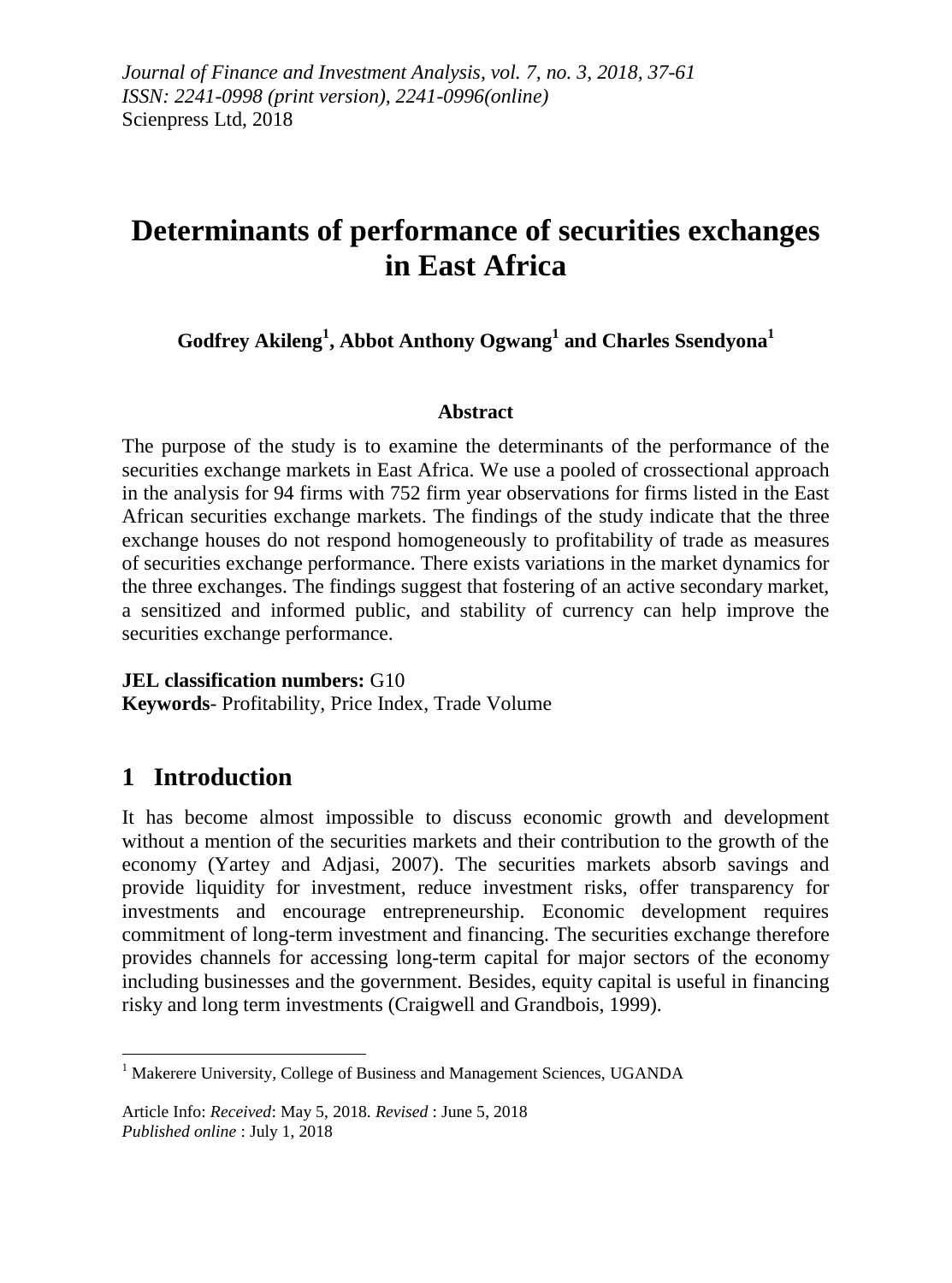Heiko (2004) argues that securities exchange markets, these days behave more like business firms, adjusting to the new environment through increased automation, changes in organizational governance, and creation of alliances to compete for increased market share and to minimize costs and maximize revenue. The East African exchanges are no exception in this trend as evidenced by their quest for continuous innovation, adoption of new technology and alliance at various levels (Nairobi Stock Exchange (NSE), Uganda Securities Exchange (USE) and the Dar-es-Salaam Securities Exchange (DSE) annual reports 2005-2012).

With the stock exchange markets in East Africa having undergone series of reforms in comparison with other emerging markets and an immense increased influx of foreign investors there would be a recorded increase in performance. However, the stock exchange markets of East Africa have exhibited rather a mediocre performance over the years (Shivji, 2010). For example, among 15 African stock exchanges reviewed in 2010, only Tanzania in the region registered positive annualized profits to investors with a 21% growth compared to Ghana's 58% growth in the same period, Kenya's performance was ranked the 5th worst with a 35% decrease in annualized profits (Kenya Capital Markets Authority, 2010). Besides, extracts from the annual reports of the NSE, USE, and DSE for the period 2006 to 2013 reveal that the performance of the respective securities exchanges are still fickle as indicated in table 1 below;

| Year |        |     | <b>NSE</b>    |       |        | <b>USE</b> |               |       |        |       | <b>DSE</b>    |        |
|------|--------|-----|---------------|-------|--------|------------|---------------|-------|--------|-------|---------------|--------|
|      | Cost   | of  | Profitability | of    | Cost   | of         | Profitability |       | Cost   | of    | Profitability | of     |
|      | Equity |     | trade (Ksh.)  |       | Equity |            | of            | trade | Equity |       | trade (Tsh.)  |        |
|      | (Ksh.) |     |               |       | (UGX)  |            | (UGX)         |       | (Tsh.) |       |               |        |
| 2007 |        | 93  |               | 93    |        | 1,022      |               | 23    |        | 1,040 |               | 640    |
| 2008 |        | 73  |               | $-20$ |        | 1,240      |               | 218   |        | 771   |               | $-269$ |
| 2009 |        | 72  |               | $-2$  |        | 1,192      |               | $-48$ |        | 733   |               | $-39$  |
| 2010 |        | 98  |               | 26    |        | 1,164      |               | $-28$ |        | 1,188 |               | 456    |
| 2011 |        | 68  |               | $-30$ |        | 1,303      |               | 139   |        | 864   |               | $-324$ |
| 2012 |        | 96  |               | 28    |        | 1,486      |               | 182   |        | 1,203 |               | 339    |
| 2013 |        | 137 |               | 41    |        | 1,867      |               | 381   |        | 1,504 |               | 301    |

Table 1. Cost of equity and profitability of trade performance extract for the NSE, USE and DSE.

As noted earlier, stock exchanges have undertaken reform measures aimed at promoting development in the key sectors of the respective economies, increasing accessibility to the markets to enable rising of capital while keeping the stock markets attractive to both foreign and local investors. Much as the impact of these reforms may have been felt, and the factors that determine the performance of securities exchanges identified, there's still very scanty and far between empirical works on this subject.

The evidence that exists currently on the determinants of the stock exchange performance is based on the more developed exchanges. In some few instances, with the inclusion of the NSE. If the findings of these empirical studies are taken to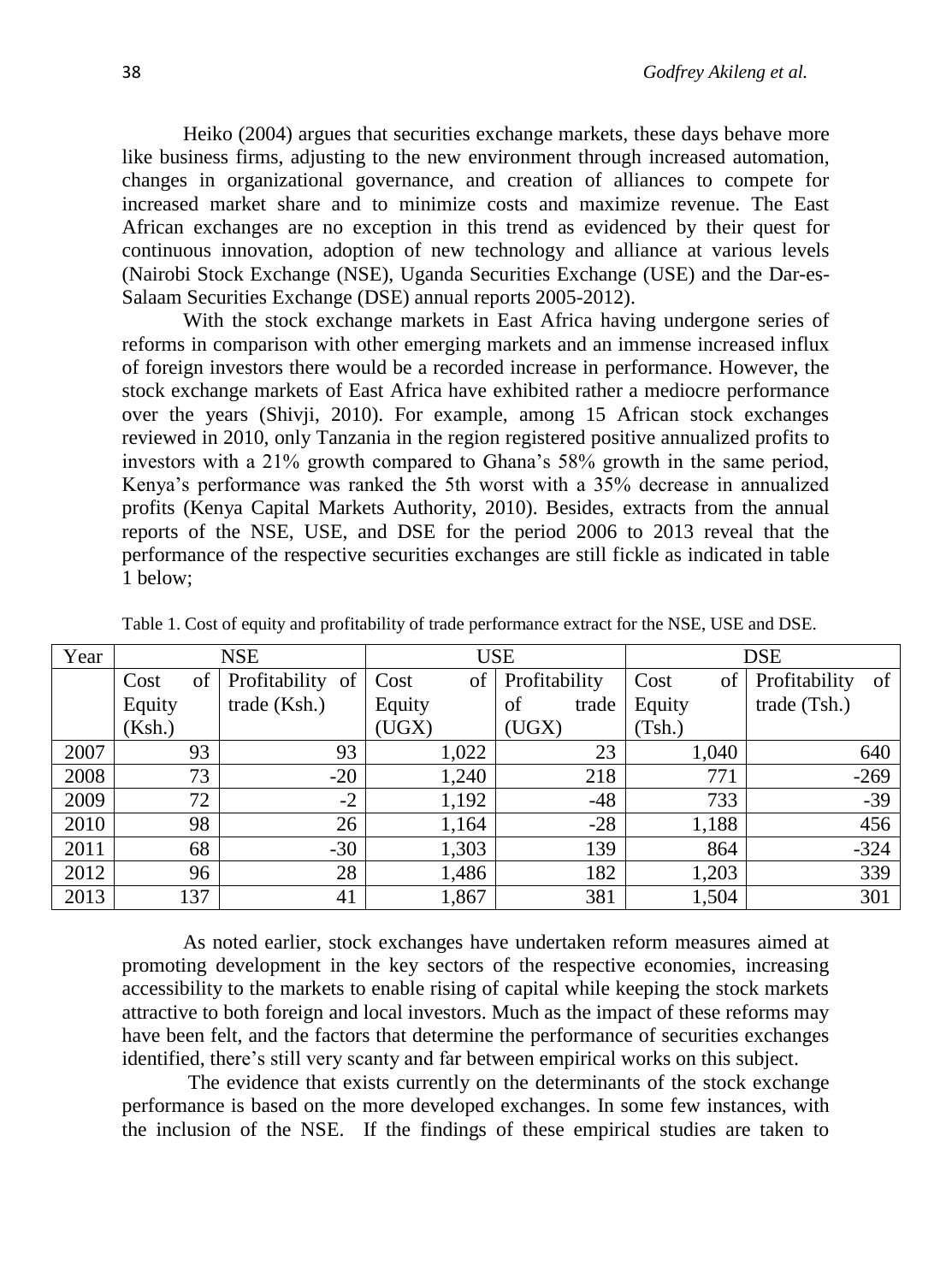symmetrically apply to all the securities exchanges, then exclusion of the impact caused by regional and country heterogeneity on these findings could misinform investors. Thus, it will impede effective policy formulation needed to deepen the exchanges drive to integrate the region's markets, and continue to exert far reaching consequences on the region's fragile markets and the dream to have developed and active securities exchange markets will remain all but a dream. The above arguments cannot be settled without further and incessant empirical work. This is the thrust of this study i.e. to examine the influence of the factors that determine the performance of the securities exchanges on the performance outcomes in the Eastern African region over the period 2006-2013.

## **2 The Performance of the Securities Exchanges in East Africa**

The extant literature support the notion that securities exchanges play a vital role in international financial systems and also in a country's economic development (Heiko, 2004). These arguments suggest that financial markets in general, and wellfunctioning securities exchanges in particular, are beneficial elements in promoting overall economic growth and stability (Levine and Zervos, 1998; Rajan and Zingales, 1998). Inefficient securities markets will have the effect of taxing productive investments thus reducing their scope for increasing the stock of equipment needed to compete globally and this inefficiency can cut growth from levels that might have been possible given appropriate policies and market structures (Geert and Campbell, 1997).

According to the Financial Industry Regulatory Authority (FINA), investors use market indexes and averages as benchmarks, to see how particular investments or combinations of investments measure up. For example, in order to beat the market, a mutual fund manager has to assemble a portfolio that has a higher return than a particular benchmark. In contrast, the objective of index mutual funds is to replicate the performance of the market they track and the fund managers typically structure their portfolios by purchasing all of or a sample of the investments that make up their chosen benchmark.

Fischer and Merton (1984), using annual data, found that the changes in stock prices in isolation has power to predict business, fixed investment and inventory investment of companies who own the underlying stocks. Fama (1981), Kaul (1987), and Fama (1990) also find that real activity explains more variation in stock returns of longer return horizons. Similarly, Fischer and Merton (1984); Choi, Hauser, and Kopecky (1999); Chaudhuri and Smiles (2004); and Auret and Golding (2012) found stock performance to strongly predict economic performance of a given nation where the stock exchange is located thus underpinning the importance of stock markets.

In assessing the performance of the securities exchanges, this study focuses on financial performance; accordingly, this study addresses the measurement of securities exchange financial performance. This is consistent with Yuchtman (1967); Stewart III (2001); Robert (2004); and Heiko (2004). Heiko (2004) asserts that in evaluating the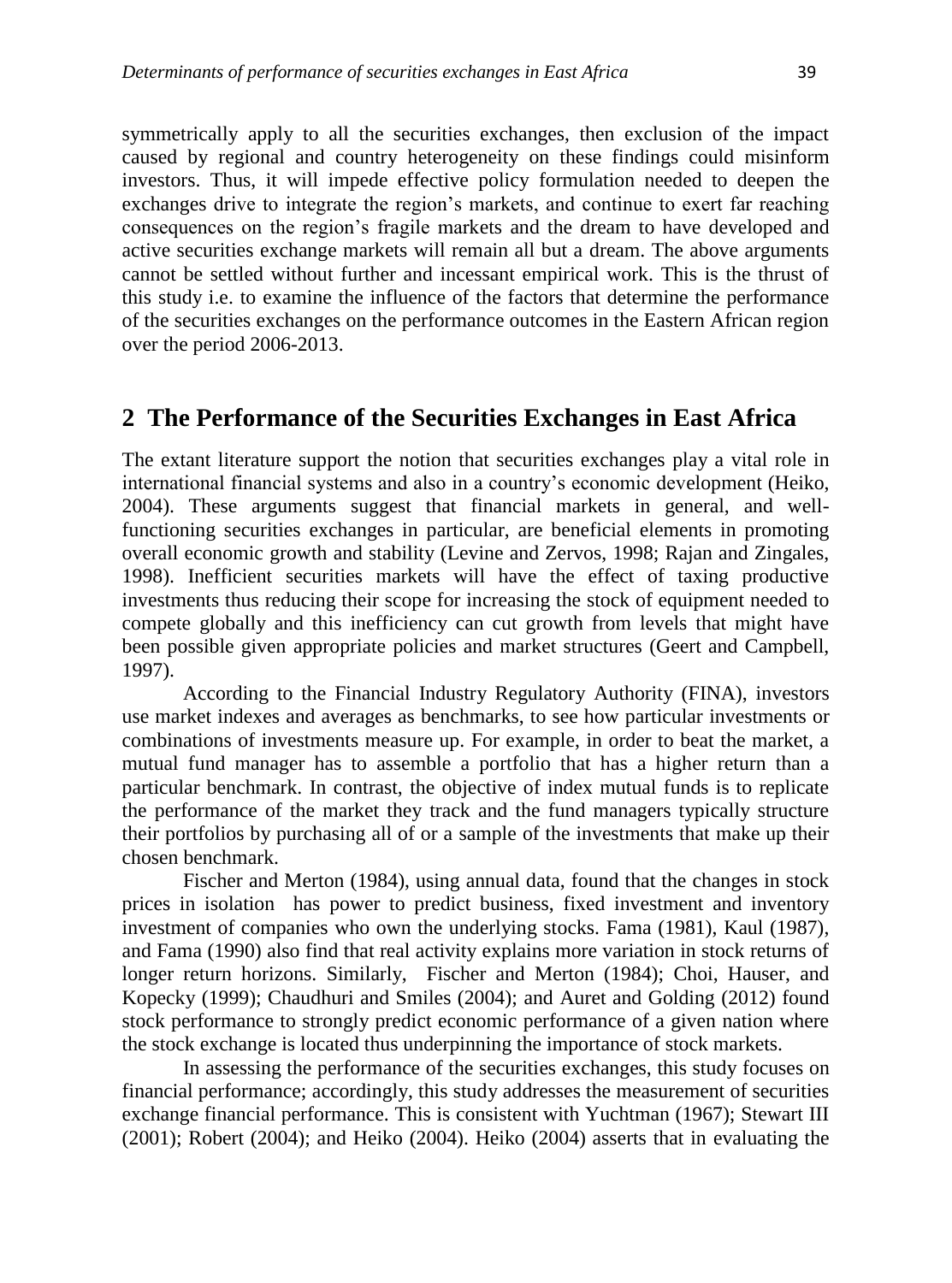performance of decision-making units, like financial institutions or exchanges, the idea should be to examine whether they operate efficiently and productively. This study adopted this concept which differs from allocative efficiency measured as the ability of a firm to use inputs and/or outputs in optimized proportions, given their respective prices and production technology (Heiko, 2004). Efficiency in this context relates to technical efficiency and this describes the ability of a firm or securities exchange to obtain maximal output from a given set of inputs. To nail it, Heiko (2004) puts it clear that a securities exchange is technically efficient when no equiproportionate reduction in inputs is feasible without cutting its outputs and that a securities exchange may achieve higher profits at lower costs than other securities exchanges if it is able to better combine its inputs and transform them into outputs at lower cost.

Robert (2004) on the other hand argues that performance should measure actions taken to date and not include the value of future expectations as they may not materialize but it should be noted that the expectations of future performance depend upon the actions taken to date to create strategic alternatives and opportunities thus the need to test the firm's ability to survive in the future which calls for not only the need to measure past actions but also future intended actions.

However despite the important role securities exchanges play, the majority of the East African securities exchanges though had to wait only to emerge after 1998 with the latest arrival being the Rwanda Securities Exchange (RSE) in Rwanda, which was established in 2011. The region's oldest securities exchange which is found in Kenya was established in 1953. Mlambo and Biekpe (2007) as well as Moss (2004) assert that most of the African markets were formed at the instigation of government to act as vehicles to privatize state-owned enterprises.

As East African economies transform for development and meeting the development goals, capital to invest in developmental business venture is prime resource. According to Gakeri (2011), development of viable securities markets is among the central components for the envisioned transformation. However, it's one thing to set up the securities markets and another one to achieve the intended purposes.

### **2.1 Nairobi Securities Exchange**

The Nairobi Securities Exchange (NSE) was originally set up in 1953 as a regional exchange for Kenya, Tanzania (then Tanganyika), Uganda, and Zanzibar. However after these countries attained independence, the exchange became Kenya's national exchange and stopped servicing the other countries' markets. The NSE today operates as a limited liability company and as of December 2012, 62 companies were listed on the Nairobi Securities Exchange and total market capitalization was US\$14.53 billion, up by 46.5% from the previous year (NSE annual report, 2012). The exchange has three market tiers: Main investments market segment, alternative investment market segment, and fixed income securities market segment. A derivatives segment is planned at a later date. Plans are also underway for an over the-counter market.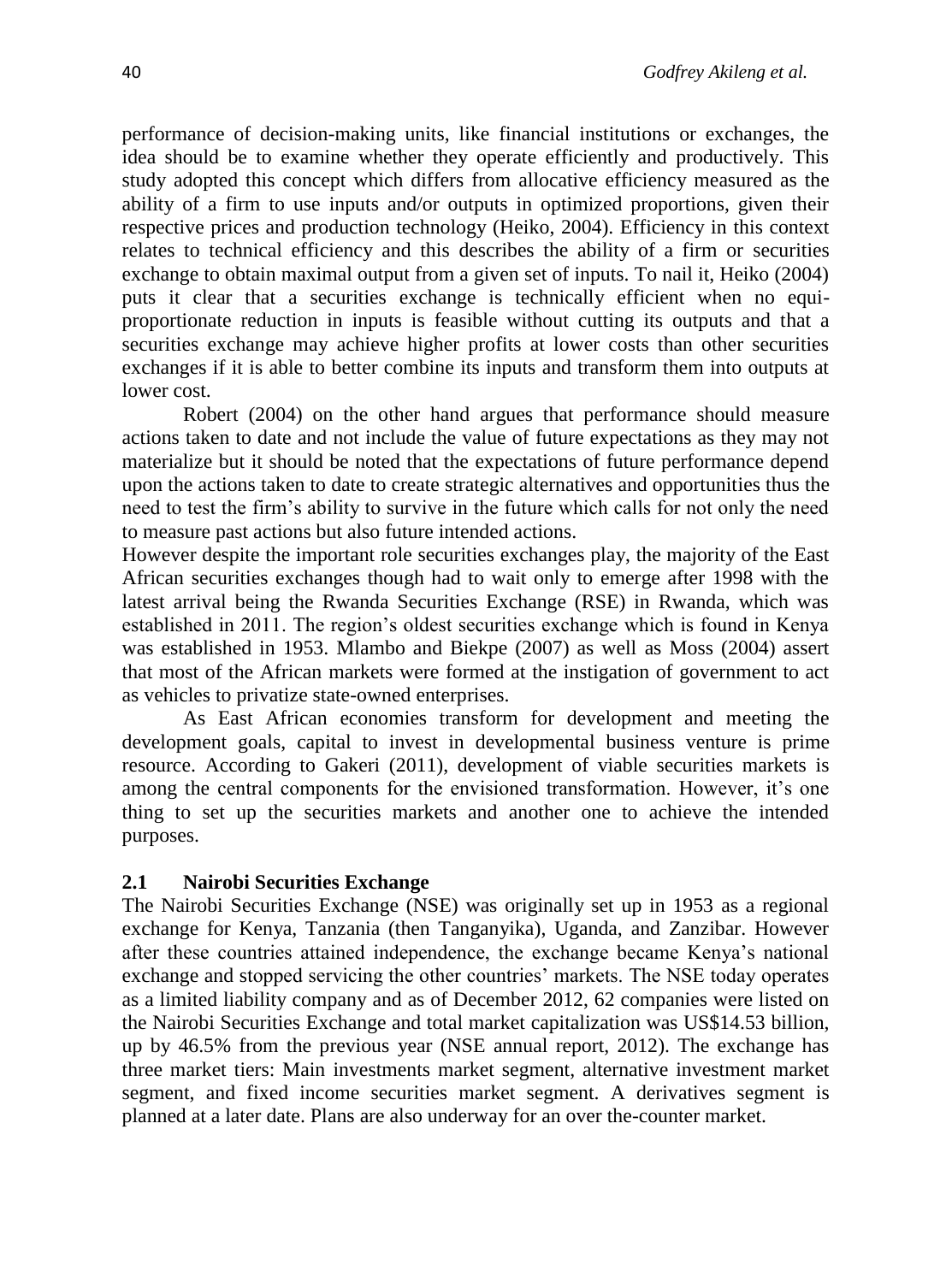According to Gakeri (2011), **t**he legal framework governing Kenya's securities markets replicates that of the United Kingdom and South East Asia markets. It consists of numerous Acts of parliament delegated legislation, guidelines and rules promulgated by the legislature, Capital Markets Authority (CMA), Nairobi Stock Exchange (NSE) and the Central Depository and Settlements Corporation. The legal frame work according to Gakeri (2011) that has been transforming originated from the 1907 transplantation of the UK framework to Kenya, through several developments. Prior to the establishment of the capital issues committee in 1990, the securities exchange in Kenya operated privately.

Liberalization of stock markets in developing countries has been advocated for as a way of improving their performance and financing investment through foreign capital (Nyang`oro, 2013).

The Nairobi exchange currently uses a floor-based open-outcry system to trade both equities and fixed-income securities. Settlement of trades is executed on a T+5 basis. The exchange plans to replace its manual trading system with an electronic trading system and has got a central depository system (CDS) in place and had 16 of the 17 participants connected to the Broker Back Office (BBO) platforms as of December 2012.

The Nairobi securities exchange, the Capital Markets Authority of Kenya, the Association of Kenya Stockbrokers, the CMA investor compensation fund and nine institutional investors joined together as investors in the new Central Depository and Settlement Corporation (CDSC), which is the legal entity that owns the CDS. At a later phase, the exchanges in Tanzania and Uganda will be linked to the Nairobi exchange's technology platform and the two exchanges are slated to each hold 2.5% stakes in the CDSC. The new CDS system, in conjunction with electronic trading, is expected to shorten the registration process, boost market liquidity and trading activity, and reduce market risk on all three EAC member exchanges.

Shortly after the establishment of the East African Community in 1996, the Nairobi exchange and the EAC arranged for signature of a memorandum of understanding among the three East African countries' securities exchanges to promote harmonization of capital market policies and regulatory frameworks, development of capital markets, and mutual cooperation and assistance among the countries' financial markets; have since then put up draft resolutions for the operationalization of various harmonious aspects on the East African exchanges (Masafumi, 2012).

In general, foreign investors are limited to holding a maximum aggregate seventy five percent of the shares issued by any one Kenyan company listed on the Nairobi securities exchange. This limit may be exceeded, however, in the case of an initial public offering where shares reserved for local investors are not fully subscribed; in this case, with the approval of the Capital Markets Authority, the issuer may allocate those remaining shares to East African and other foreign investors. Participation of foreign investors in the Nairobi securities exchange (NSE) can be traced back to 1954 when trade in shares was confined to the resident European community. The presence and dominance of foreign investors in the market declined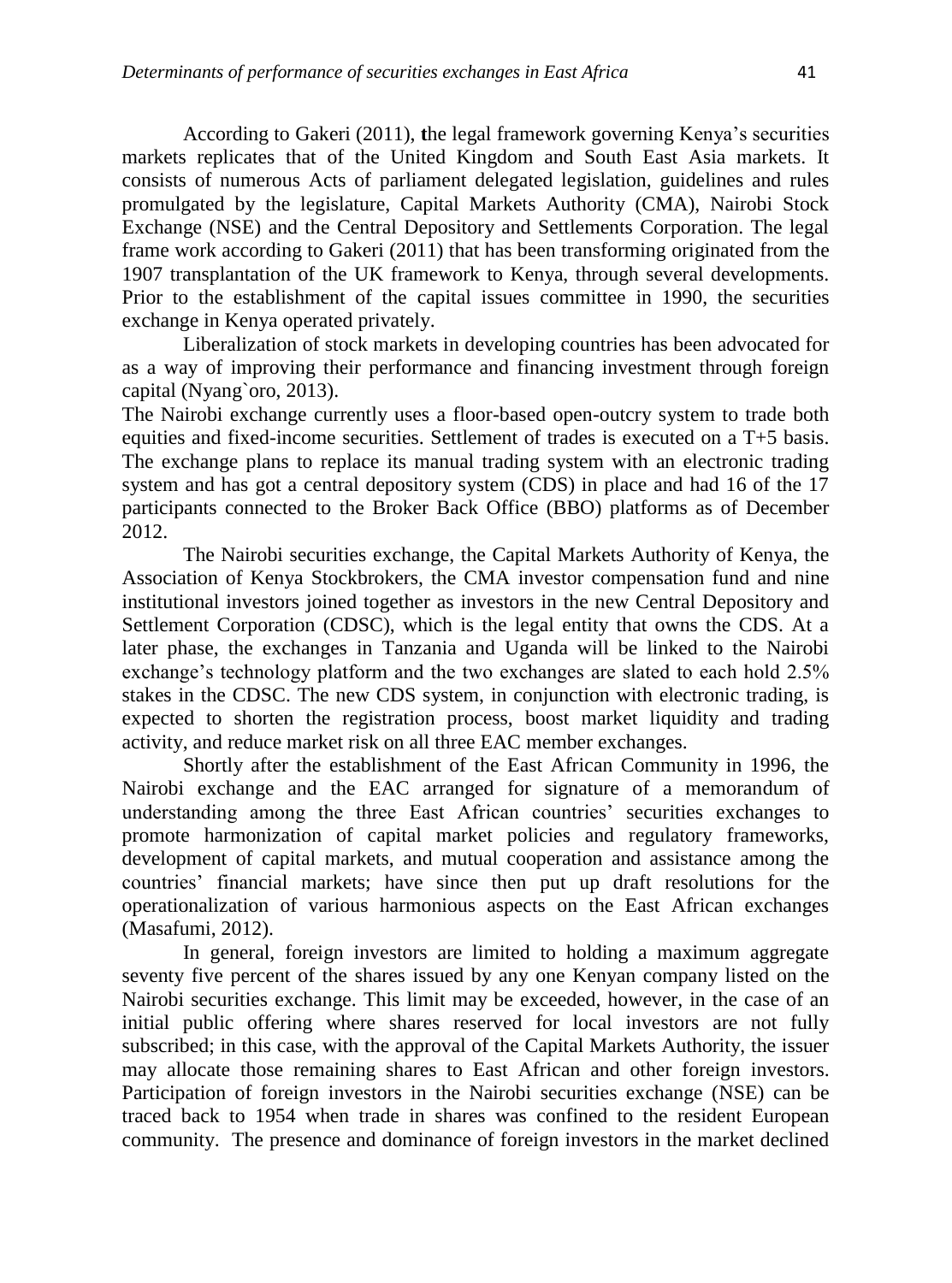after independence when the country adopted the Kenyanization policy, however, protection of foreign investor interest was still given prominence and thus the foreign investment protection act (1964) was passed. The act focused on foreign direct investors and allowed for repatriation of earnings and capital by foreign firms (Nyang`oro, 2013). When the NSE was liberalised and opened to foreigners, the trade picked up; overall, the total foreign turnover increased over time from a low of Kshs.695 million in 1996 to the highest of Kshs.78,765 million by the end of 2011 (Nyang`oro, 2013).

In November 2004 the central depository system was introduced thus automating settlement of transactions at NSE to achieve T+5. The NSE trading hours increased from 2 to 3 hours (10.00 am - 1.00 pm) and subsequently increased to 5 hours (10.00a.m – 3.00p.m). The new system offers and has led to greater transparency in the placement of bids and offers improvement in market surveillance. Transmission is almost real time and trading information relating to index movements, price and volume movements of traded securities is released on a timely basis (Kithinji & Ngugi, 2009).

### **2.2 Uganda Securities Exchange**

The Capital Markets Authority acting under its powers provided for in the Capital Markets Authority Act of (1996), passed into law the capital markets, establishment of stock exchanges regulations in December 1996. The regulations provide guidance on the requirements for establishment of a stock exchange. Following the passing of these regulations, the Uganda securities exchange (USE) began operating in 1998 with the East African Development Bank's listing of a bond that matured in December 2001. The exchange has been trading equities since 2000. Total market capitalization as of December 2010 was US\$5.11 billion (USE annual report, 2010). As of September 2013, seventeen companies were listed on the Uganda exchange. Since early 2004, 2, 3, 5, and 10 year government bonds have been listed on the USE. There is one corporate bond, a twenty-year bond issued by Kenya Commercial Bank, Ltd (Uganda Securities Exchange Annual report, 2012).

The exchange has three segments: fixed income securities market, major investment market segment (for large companies), and alternative investment market segment (for smaller companies). Trading is currently executed via an open outcry system and trades are settled on a T+5 basis. The Uganda securities exchange has harmonized listing, trading, and settlement rules and procedures with those of the Nairobi securities exchanges and the three East African exchanges plan to set up an East African central depository system and electronic trading system. Foreign investors in shares traded on the Uganda exchange are not subject to special restrictions as is the case with the NSE and DSE.

There are several statutes that regulate the operations of the Uganda Stock Exchange. The regulatory compliance of the USE is primarily monitored by the Uganda Capital Markets Authority, powers given to the body by the Capital Markets Statute of (1996). The regulations often recommended to parliament for deliberation and eventual adoption so far include; the Capital Markets (Establishment of Stock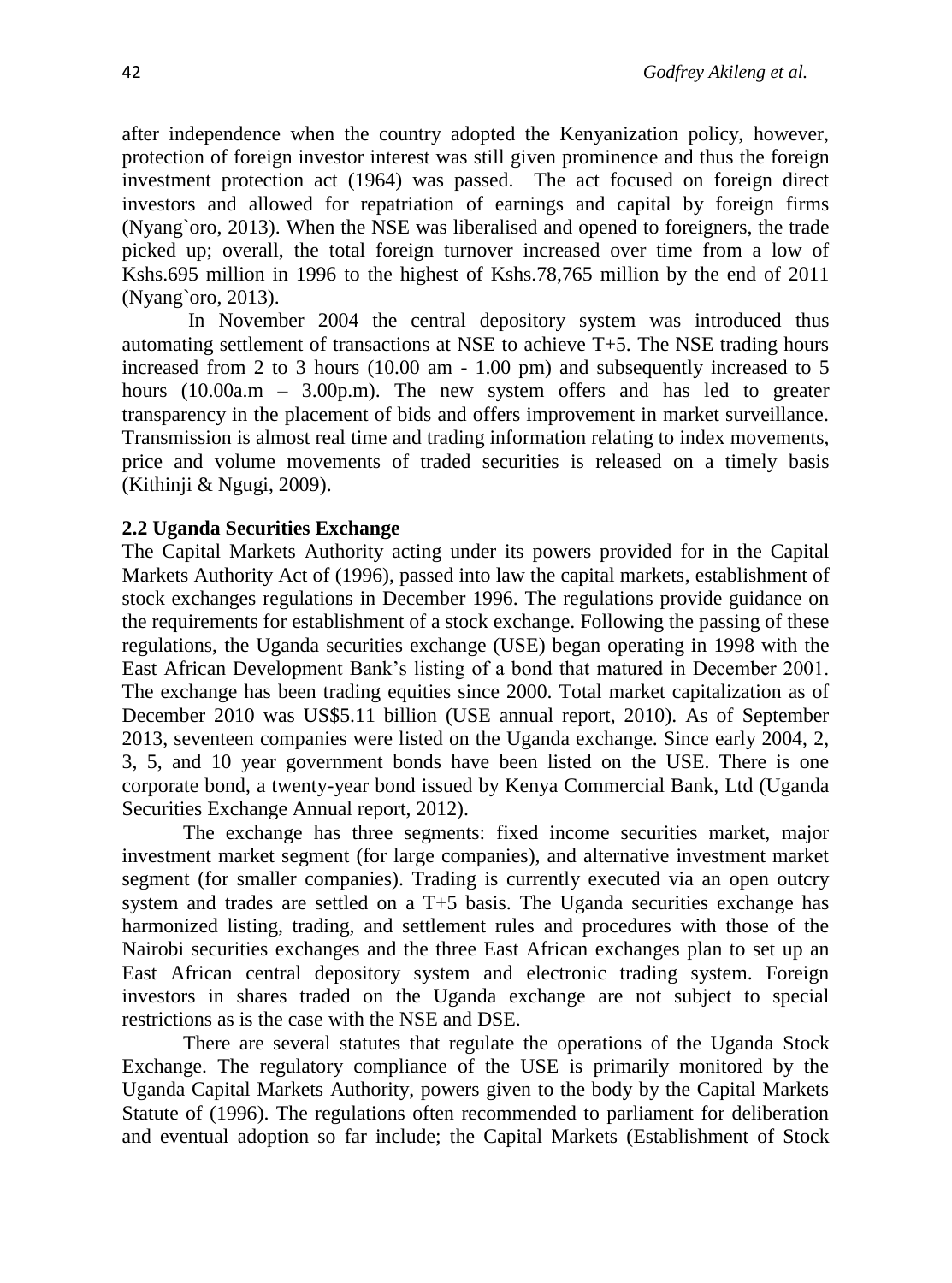Exchanges) Regulations, (1996), the Interim Stock Trading Facility Rules, (1996), the Capital Markets (Licensing) (Amendment ) Regulations, (2003), the Capital Markets (Cross Border Introductions)(Amendment) Regulations (2006), the Capital Markets (Cross Border Introductions) Regulations (2004), the Collective Investment Schemes Act, (2003), the Collective Investment Schemes (Financial & Accounting) Regulations, (2003), the Collective Investment Schemes (Open Ended Investment Companies) Regulations, (2003), the Collective Investment Schemes (Unit Trusts) Regulations, (2003) and the Collective Investment Schemes (Licensing) Regulations (2003) among other amendments.

According to the Capital Markets Regulations, (1996), the USE is mandated to engage solely in the business of operating a stock exchange.The Capital Markets Authority ensures transparency of the stock exchange by obtaining detailed information before registering a stock exchange and continuously being appraised about changes in its operations.

The Uganda securities exchange signed a memorandum of understanding with the East African Development bank under which the two institutions aim to set up a US\$50 million venture capital fund to help smaller companies that meet certain corporate governance criteria raise funds outside the traditional exchange. Mutual funds/collective investment vehicles have recently begun operating in Uganda, following passage of the Collective Investment Schemes Act 2003.

### **2.3 Dar es Salaam Securities Exchange**

The Dar es Salaam securities exchanges (DSE) was set up in 1998. Trading is open outcry and settlement is on an electronic T+5 basis for equities and T+3 for bonds. As of February 2012, total market capitalization of the DSE was just over US\$8 billion (DSE annual report, 2012). DSE plans to adopt the automated trading, clearing, settlement, and depository systems being developed by Kenya for the EAC region and this should go some way toward improving the Tanzanian exchange's market infrastructure and should help to increase liquidity. As of September 2013, there were thirteen equity listings on the exchange.

In May 2003, the DSE liberalized its restrictions on cross listings to allow cross listings by companies based in EAC partners Kenya and Uganda. Kenya Airways was the first firm to cross list on the DSE (in December 2004). Tanzania's tiny bond market is currently dominated by government issues. The Tanzanian government introduced two-year bonds in 1997 and then five- and seven-year bonds in 2002, in moves to lengthen the maturity profile of government debt. Two- and fiveyear bonds were first listed on the DSE in 2002, although only Tanzanian residents are eligible to invest in these instruments. As of early 2005, other than the Tanzanian government's bond listings, "corporate" bonds, issued by the East African development bank and BIDCO, were listed on the DSE.

Until recently, foreign investment in securities issued and traded on the DSE was not permitted by law; the government opened up the securities exchanges to foreign investors in May 2003. Under the Foreign Exchange (Listed Securities) Regulations (2002), foreign investors, with the exception of licensed banks and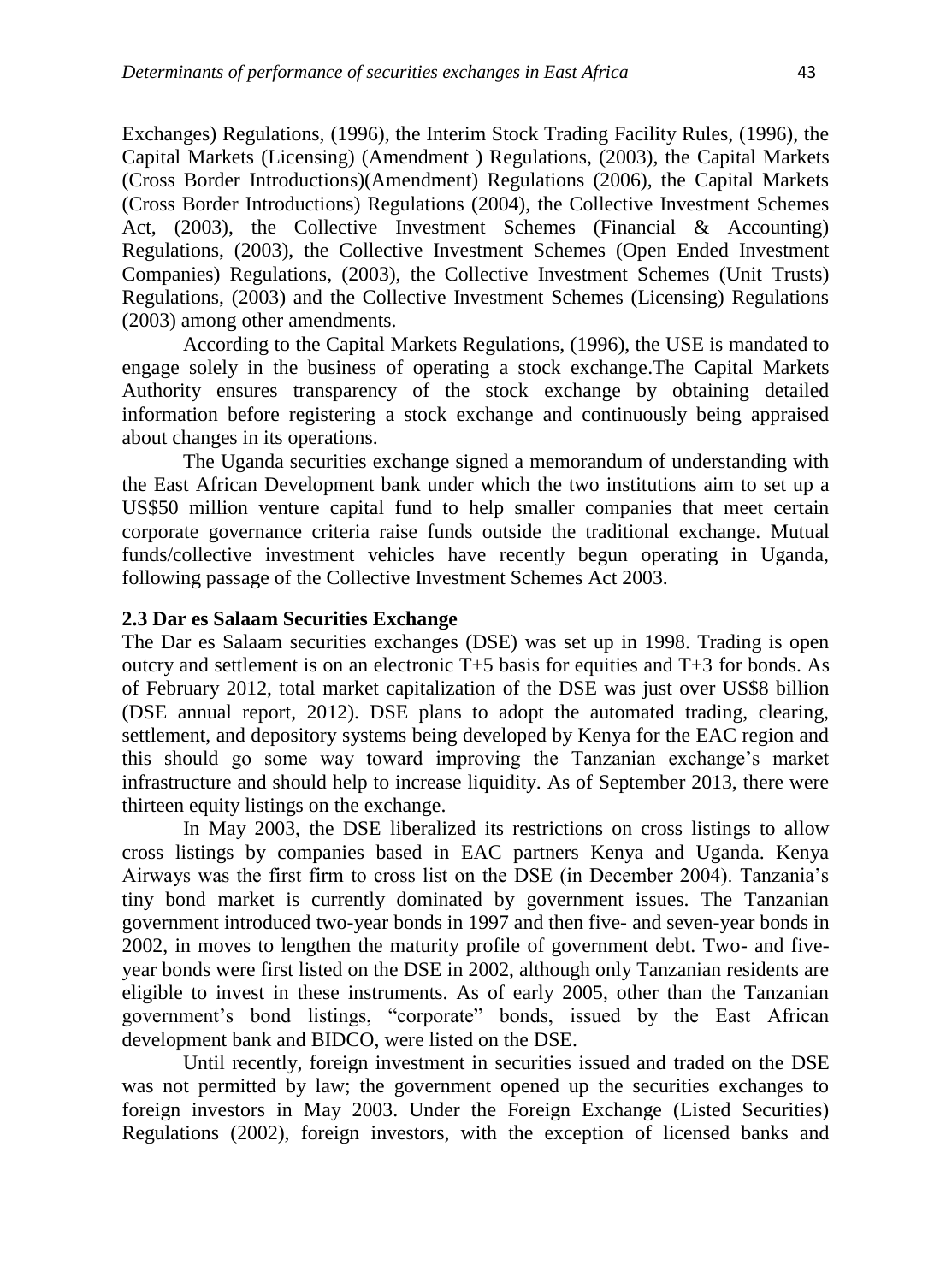financial institutions, are permitted to invest in government securities. Foreign investors are able to hold a maximum of 60 percent of the total number of issued securities of any single issuer; this ceiling reportedly is slated to rise at a later stage to 70 percent. The 60 percent ceiling could be exceeded in the event Tanzanians do not invest in some portion of the remaining share of securities issued as a public offer, with prior written approval of the Capital Markets and Securities Authority (CMSA). In the latter event, residents of Kenya and Uganda will be given priority. Securities purchased by an individual foreign investor or two or more investors jointly will not be able to exceed 1 percent of the total number of issued securities of any single issuer; corresponding limits on single or joint share purchases by foreign institutional investors will be 5 percent (Masafumi, 2012).

The exchange is also preparing reforms that would encourage wider share ownership in general (e.g., through collective investment vehicles) and reduce listing costs.

Pursuant to the provisions of the Capital Markets and Securities Act, 1994 the DSE has established a Fidelity Fund Account to be used to compensate investors who suffer financial loss arising from fraud and misappropriation of funds by Licensed Dealing Members (LDMs). The Fund is maintained by the DSE. The fund can also be used to compensate investors who suffer losses as a result of Licensed Dealing Members' (LDMs) negligence (Shivji, 2010).

The stock Exchange facilitates trade in listed shares of business entities, corporate bonds and acts as a secondary market for the trade in Government bonds. The performance of the DSE has been more sluggish compared to the NSE or USE (Shivji, 2010). Listed companies include ToL Gases Limited, Tanzania Breweries Limited, Tanzania Tea Packers Limited, Tanzania Cigarette Company Limited, Tanzania Cement Company, Swissport Tanzania Limited, Tanzania Portland Cement Company Limited, National Investment Company Limited, Dar Es Salaam Community Bank, National Microfinance Bank PLC, Kenya Airways Limited, East African Breweries Limited, Jubilee Holdings Limited and Kenya Commercial Bank Limited among others.

# **3 The Determinants of the Performance of Securities Exchanges**

According to the Capital Market Authority (of Uganda) handbook, the performance of the capital market depends of the following; the value of shares is determined by demand and supply during trading thus if there are more buyers than sellers, the price of the shares will tend to rise, and the reverse happens if sellers are more than buyers in other words, the price falls. It further emphasizes that performance of a company will depend on a variety of factors, including the type of industry, the performance of the economy, and whether the company is affected by external factors such as world prices. The handbook also stresses the non-market factor; government policy regarding interest rates whereby high interest on deposits may encourage the holding of savings in banks as opposed to investment on the Exchange.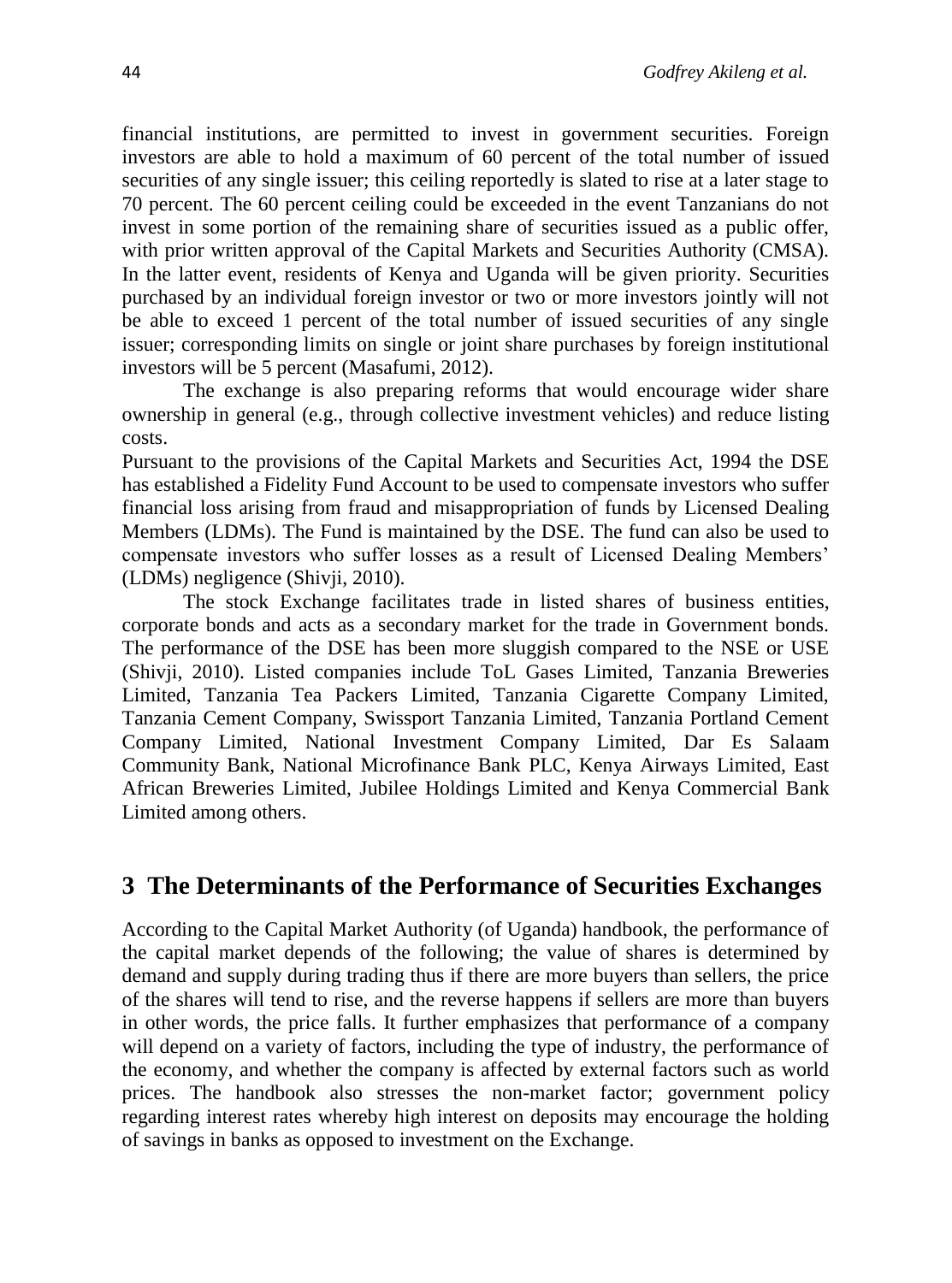Fernandez (1999) stresses liquidity as being the lifeblood of financial markets adding that it's adequate provision is critical for the smooth operation of an economy. And its sudden erosion in even a single market segment or in an individual instrument can stimulate disruptions that are transmitted through increasingly interdependent and interconnected financial markets worldwide.

Despite its importance, problems in measuring and monitoring liquidity risk persist. Fleming (2000) asserts that one measure of liquidity is the bid-ask spread, or the difference between quoted bid and offer prices. Fleming further says that market liquidity is important, as hedgers must be able to buy and sell large volumes with minimum cost.

Liquidity is not a one-dimensional variable, but may be looked at from different points of view, such as time, tightness, depth, or resiliency (Wyss, 2004). He further defines Time as the ability to execute a transaction immediately at the prevailing price. The waiting time between subsequent trades or the inverse, the numbers of trades per unit time are measures for trading time. Tightness: The ability to buy and to sell an asset at about the same price at the same time. Tightness shows in the clearest way the cost associated with transacting or the cost of immediacy. Measures for tightness are the different versions of the spread. Depth: The ability to buy or to sell a certain amount of an asset without influence on the quoted price. On the contrary, Khan (2005) stresses turnover as being one of the proxies used to measure liquidity of an exchange. A sign of illiquidity is an adverse market impact for the investor when trading. Market depth can be measured, aside from the depth itself, by the order ratio, the trading volume or the flow ratio. Resiliency: The ability to buy or to sell a certain amount of an asset with little influence on the quoted price.

According to Shivji (2010), extant literature argues that the main obstacles to efficient financial markets in African countries include: Inadequate regulatory framework, a banking sector that fails to exercise its role of intermediation, underdeveloped capital markets and a lack of innovative financial instruments. This presentation however, fell short of highlighting the differences between the different East African Exchanges that has resulted into the differences in performance in spite of the highlighted commonalities in terms of structural challenges.

### **3.1 The Influence of Trade Volume on the Performance of Securities Exchange**

Trade volume also known as the total number of shares traded in lay terms is one of the key indicator determinants of stock exchange performance (Kumar, 2008). According to Chandrapala (2011), studies on volume-price relation trace back to the 1950s. In one of these early studies, Granger and Morgenstern (1963) based their study on New York Stock Exchange (NYSE) composite index from 1939-1961 and found no relation between absolute value of daily price changes and daily volume, a finding that has been disputed by subsequent studies.

Osborne (1959) as quoted by Chandrapala, (2011), shows a theoretical relation between volume and price. He asserts that majority of studies reveal a positive correlation between the absolute value of daily price changes and daily volume for both market indices and individual stocks. His study however based only on Asian and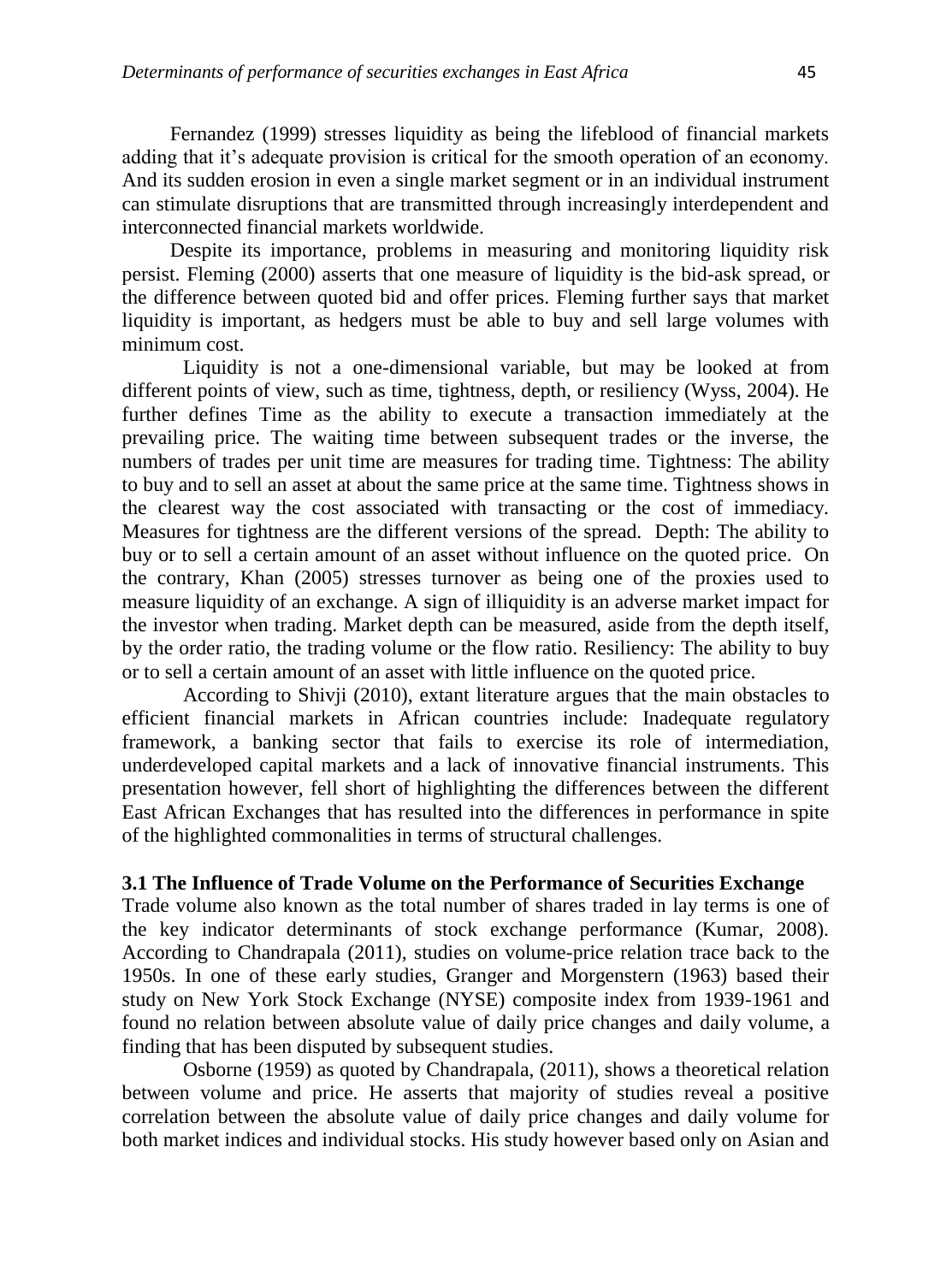European markets. Similar studies like Ying (1966); Corouch (1970); Haris (1986); and Chandrapala (2011), give similar findings while others like Chen, Firth and Rui (2001); Lee and Rui (2002); Pisedtasalasai and Gunasekarage (2007); and Khan and Rizwan (2008) find that much as there exists a relationship between stock returns and trading volume, the relationship is a lagged one. These studies however were conducted on the American, European and Asian securities exchanges which are at a higher level of development and stability compared to the East African securities exchanges and may have had different findings if they were conducted on the East African securities exchanges.

In his study of key performance indicators for stock performance, Kumar (2008) found that behavioral factors largely influenced investor decisions which subsequently impacted stock trading volume. He however did not show how trade volume influenced the performance of securities exchange in terms of profitability of trade and cost of equity from the perspective of the stock holder investor and not the company whose stocks are traded.

#### **3.2 The Influence of Share Price on the Performance of Securities Exchange**

Applying the present value model to the equity markets, the price of a share in theory reflects the sum of current and expected dividends discounted by an appropriate discount factor. Dividends are usually paid out as a fraction of firms' profits which in turn should be positively related to overall demand. Therefore, holding the discount factor constant, higher stock prices are likely to reflect positive expectations of future profitability performance, as seen through the eyes of stock holders and investors.

On the other hand, Davis (2010); and Magnus, Antonello, Gabe and Moreno (2011) assert that higher stock prices can lower the cost of capital for investments. In that firms with higher stock prices can obtain cheap capital by issuance of new stocks, a financing channel which can be explored especially when other financing sources available may be constrained. Much as this is true if in the context of the company issuing the stocks, it may not be the same for an investor who buys the stocks of the given company hopping to profit on capital gains (absolute stock price changes) when he or she sales at a later date when the price of the stocks appreciate.

A US study by Hatzius, Hooper, Mishkin, Schoenholtz, and Watson (2010) shows the total stock market index as the best predictor among five single financial variables. They however conducted their study and made their conclusions based on more developed European and American securities exchanges and so these findings may differ for the under developed African securities exchanges.

Similarly Stock and Watson (2003) found from their literature review and empirical analysis that stock prices predict output growth in some sectors of countries during some periods implying the same may not hold for others. This is in line with Binswanger (2001) who argues that the performance predictive power of stock prices has declined from the mid-1980s and onwards for a number of G7 countries. Magnus et al (2011) attribute this loss of predictive content to extended periods of stock market overvaluations, as stock prices can sometimes rise beyond (or even fall below) their fundamental or intrinsic value if they are temporarily driven by non-fundamental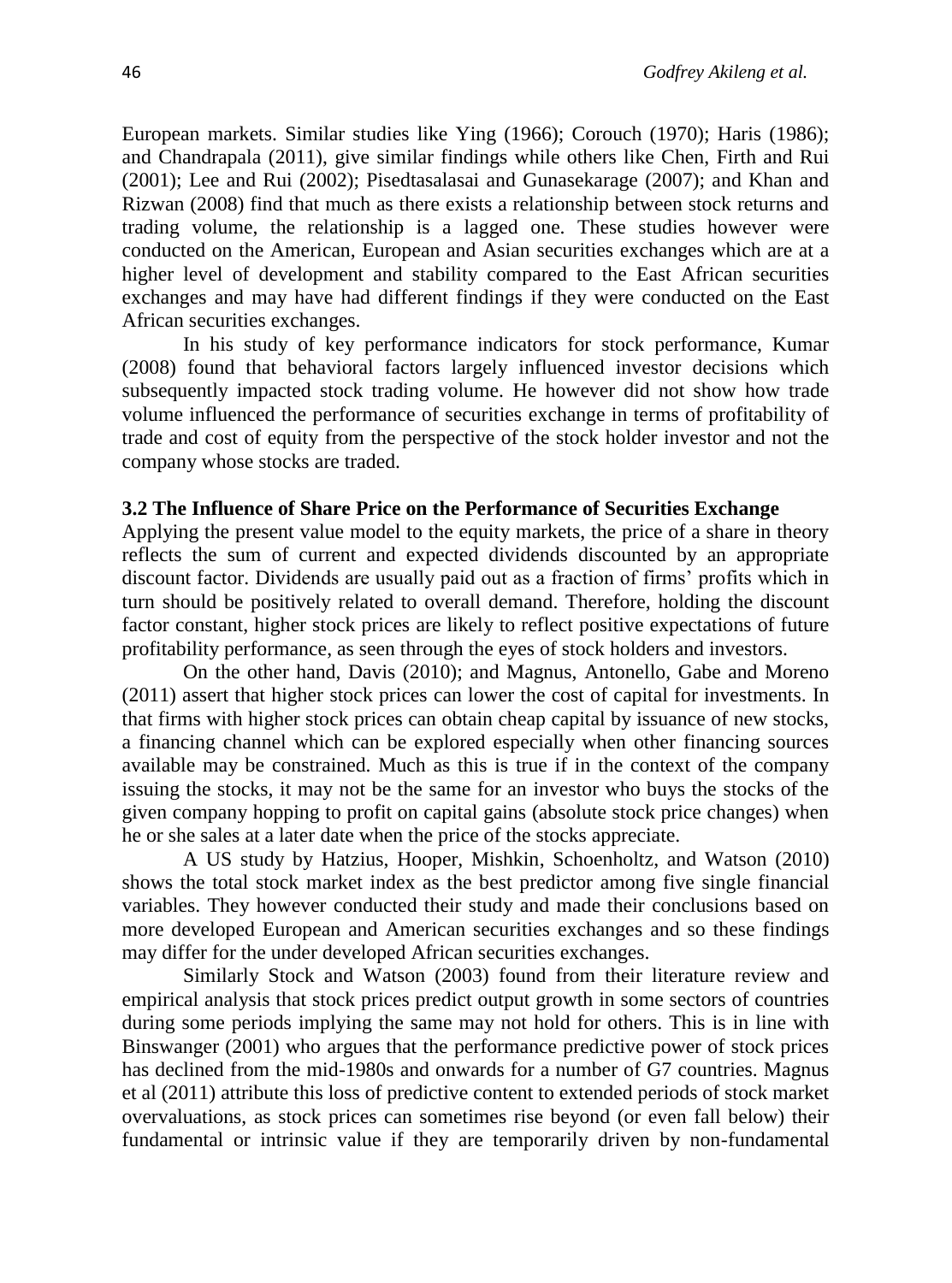factors. These studies however, were conducted on a different context of European, Asian and American securities exchanges which are by far more developed in comparison to the East African securities exchanges

#### **3.3 Summary of Arguments**

The extant literature reviewed mostly concentrated on a rather blanket analysis of the factors underlying the performance of the East African Exchanges while other scholars concentrated on individual exchanges only referring to the other East African or African exchanges as part of their literature review. The studies did not inform on aspects like the profitability of trade and there exist differences in the computation of the cost of equity. The literature also reveals that the predictive power of performance variables on stock performance varies over time and may also vary from one stock exchange to another (Binswanger, 2001; Stock and Watson, 2003) and thus there is a need to test this predictive power on a stock exchange than assume findings from one follow for the other as well.

There exist two schools of thought as regarding the relationship between trade volume and performance of securities exchanges one suggesting that trade volume influences the performance of securities exchanges and the other suggesting that this only holds for well-developed stock markets and that under developed markets may not necessarily show the same relationship (Granger and Morgenstern, 1963; Khan and Rizwan, 2008; Chandrapala, 2011).

More so, the few comparative studies focused on broad comparisons often attempting to answer the question of why East African exchanges do not perform as well as other best of the class exchanges in Africa or the world.

Therefore, based on the above arguments, there exists no evidence to demonstrate exactly how trade volume and stock price index influence the performance of the East African Exchanges. And whether, this influence differs from one East African Exchange market to another and the factors underlying such differences.Most importantly, looking at this variables from the perspective of the stock holder investor. Such evidence could also establish whether the East African exchanges markets respond homogeneously to the various factors or are there imperfections in some rather than others.

# **4 Methodology**

The study uses a quantitative approach. This approach is used based on the existing related studies. For example, Mlambo and Biekpe (2007) examined stock market efficiency and Yartey (2008) using similar approaches examined the determinants of stock market.

We use a pooled crossectional data set using empirical data published by the securities exchanges in East Africa in analysis for the period 2011 upto 2013. The firms listed on the stock exchanges of the 3 East African Countries of Uganda (18), Kenya (63) and Tanzania (13).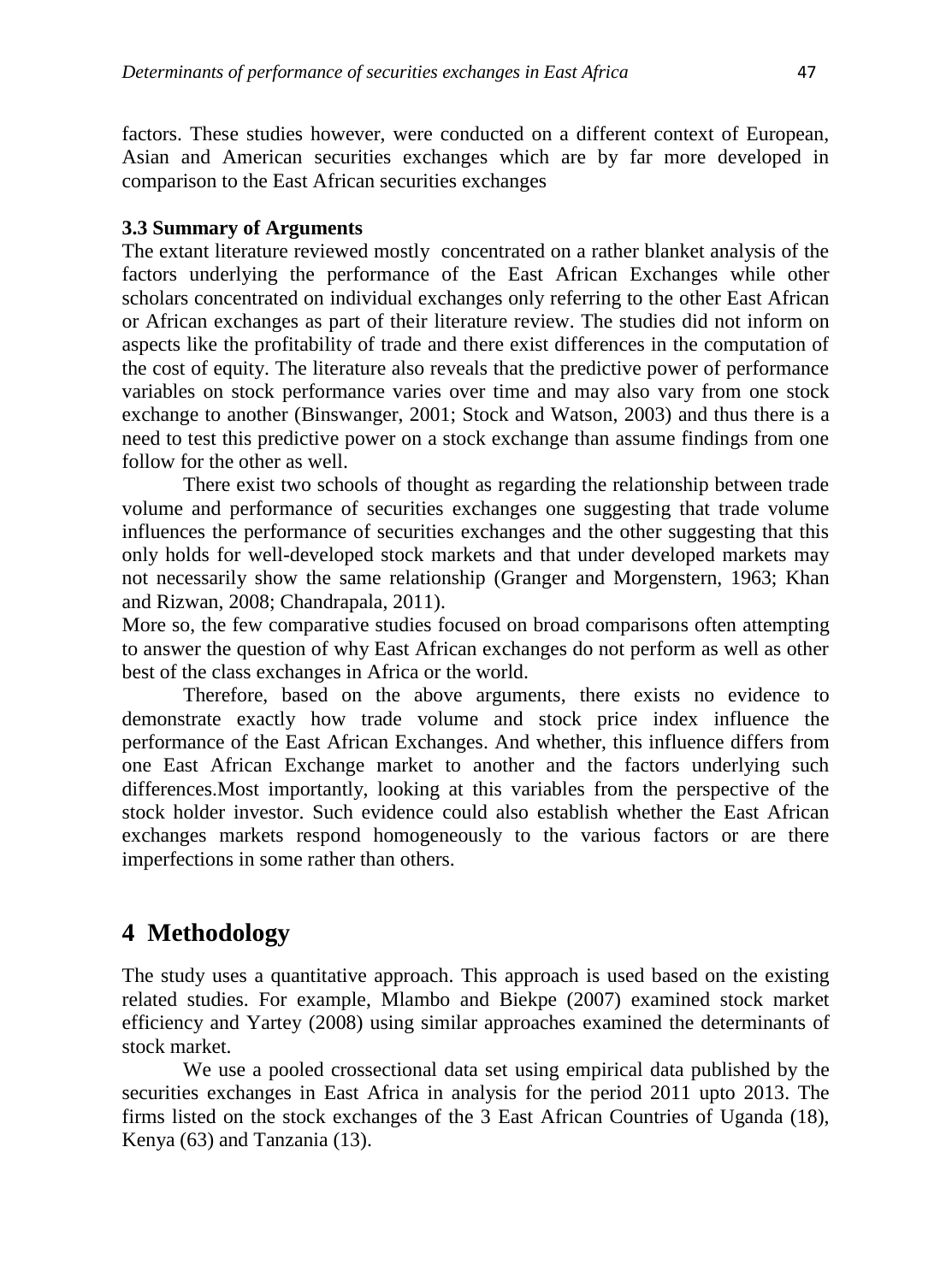Profitability of trade (Px) was computed as the price index at the last day of trading in the current year (t) minus the price index at the closing of trade of the most immediate previous year  $(t-1)$ , similarly, the cost of equity  $(Cx)$  was computed as the number of shares traded during the year (trade volume) multiplied by the price index at the last day of trade of the most immediate previous year (t-1). This was based on the assumption that investor would buy shares at the beginning of the year and sale them off at the end of the year to lock in a profit of gain in capital from the absolute price movement.

This study analyzes the relationship between the performance of stock exchanges in East Africa and the factors underlying such performance. The model will underscore the direct relationship between the various performance parameters and the drivers of performance.

The study builds on the Calderon-Rossell (1991) modelwhich expressed a structural relationship between market development and two independent variables i.e.model economic growth and stock market liquidity (Yartey, 2008). Yartey (2008) used this model to establish the determinants of stock market development in emerging economies in South Africa. While Bawa & Yaroson (2013) used the model to study stock market development and corruption.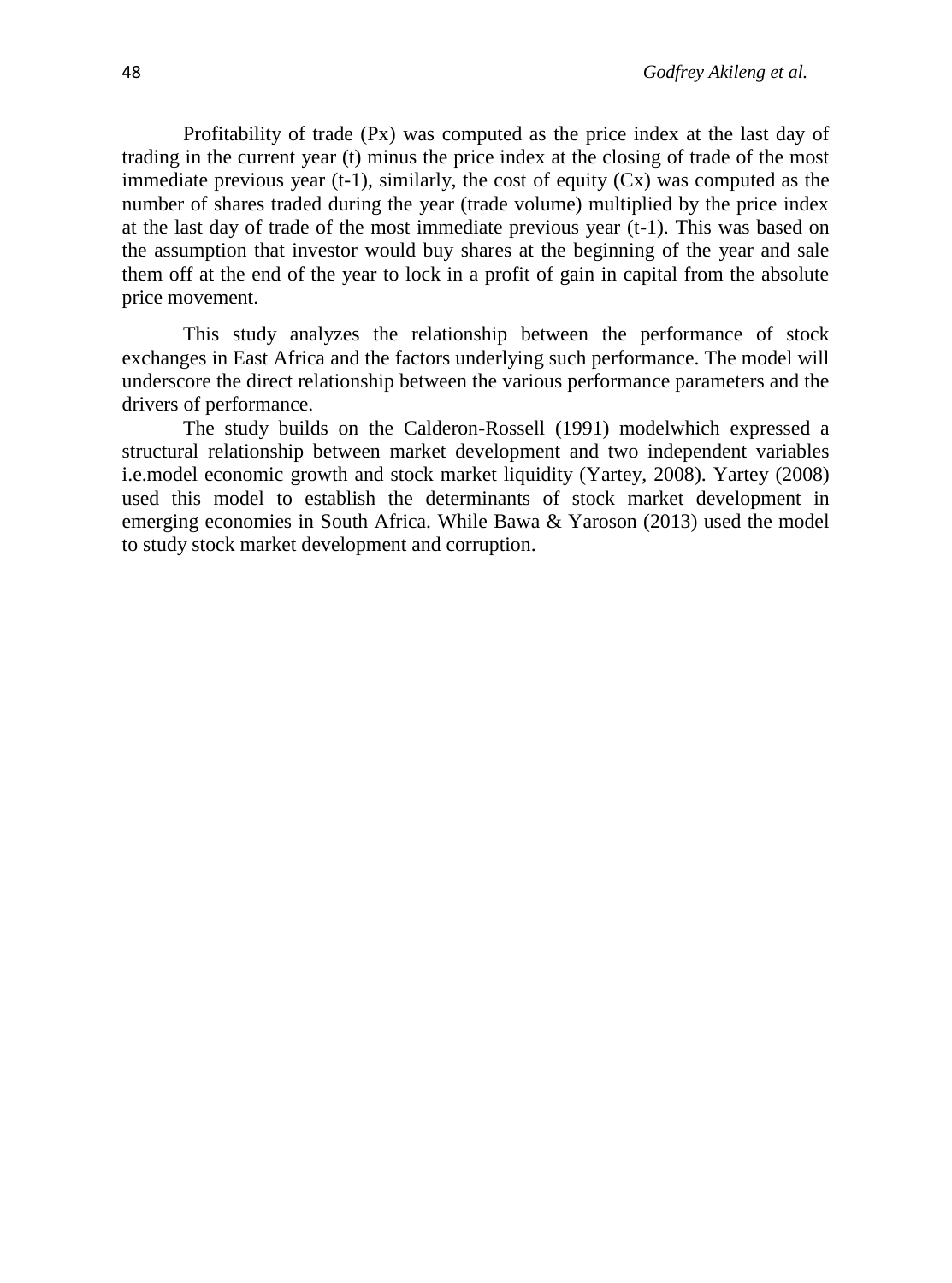# **5 Findings**

### **5.1 Examination of the performance of securities exchanges in East Africa**

This section looks at a comparison of how the East African securities exchanges have performed based on the underlying independent variables used in the study, over the period 2006 – 2013.

| Table 2: Comparative Descriptive Statistics on Determinants of Performance on the DSE and USE |  |  |  |  |  |  |  |  |  |  |
|-----------------------------------------------------------------------------------------------|--|--|--|--|--|--|--|--|--|--|
|-----------------------------------------------------------------------------------------------|--|--|--|--|--|--|--|--|--|--|

|                                                                                                                                          | <b>NSE</b>     |                 |                  | <b>USE</b>    |                 |                 | <b>DSE</b>    |                 |                 |
|------------------------------------------------------------------------------------------------------------------------------------------|----------------|-----------------|------------------|---------------|-----------------|-----------------|---------------|-----------------|-----------------|
|                                                                                                                                          | 2006           | 2013            | Increase<br>(% ) | 2006          | 2013            | Increase $(\%)$ | 2006          | 2013            | Increase $(\%)$ |
|                                                                                                                                          | 93             | 137             | 47%              | 400           | 1,504           | 276%            | 1,000         | 1.867           | 87%             |
| Number<br>οf<br>transactions                                                                                                             | 598,301        | 426,372         | $-29%$           | 1,037         | 4,538           | 338%            | 1,423         | 12.673          | 791%            |
| Trade volume                                                                                                                             | 1,454,667,044  | 7.665.919.336   | 427%             | 11,058,994    | 1,133,813,156   | 10152%          | 3.869.297     | 243,537,149     | 6194%           |
| Turnover                                                                                                                                 | 94,953,053,257 | 155,748,852,810 | 64%              | 7,746,818,840 | 197,777,970,520 | 2453%           | 2,679,378,290 | 252,389,529,158 | 9320%           |
| KEY: b= All Share price index, NSE= Nairobi Securities Exchange, USE= Uganda securities Exchange, DSE= Dar es Salaam Securities Exchange |                |                 |                  |               |                 |                 |               |                 |                 |

The all share price index for the USE has seen the greatest growth of 276% between 2006 and 2013 compared to the DSE with 87% and the NSE trailing at 47%. Since the all share price index is an average which reflects the share prices of all underlying composite stocks, its fair enough to conclude that value of stocks on the USE have tremendously grown and appreciated during the period underreview, it follows that investors on the USE have better prospects of capital gains on the values of their shares over those in the DSE and NSE in that order.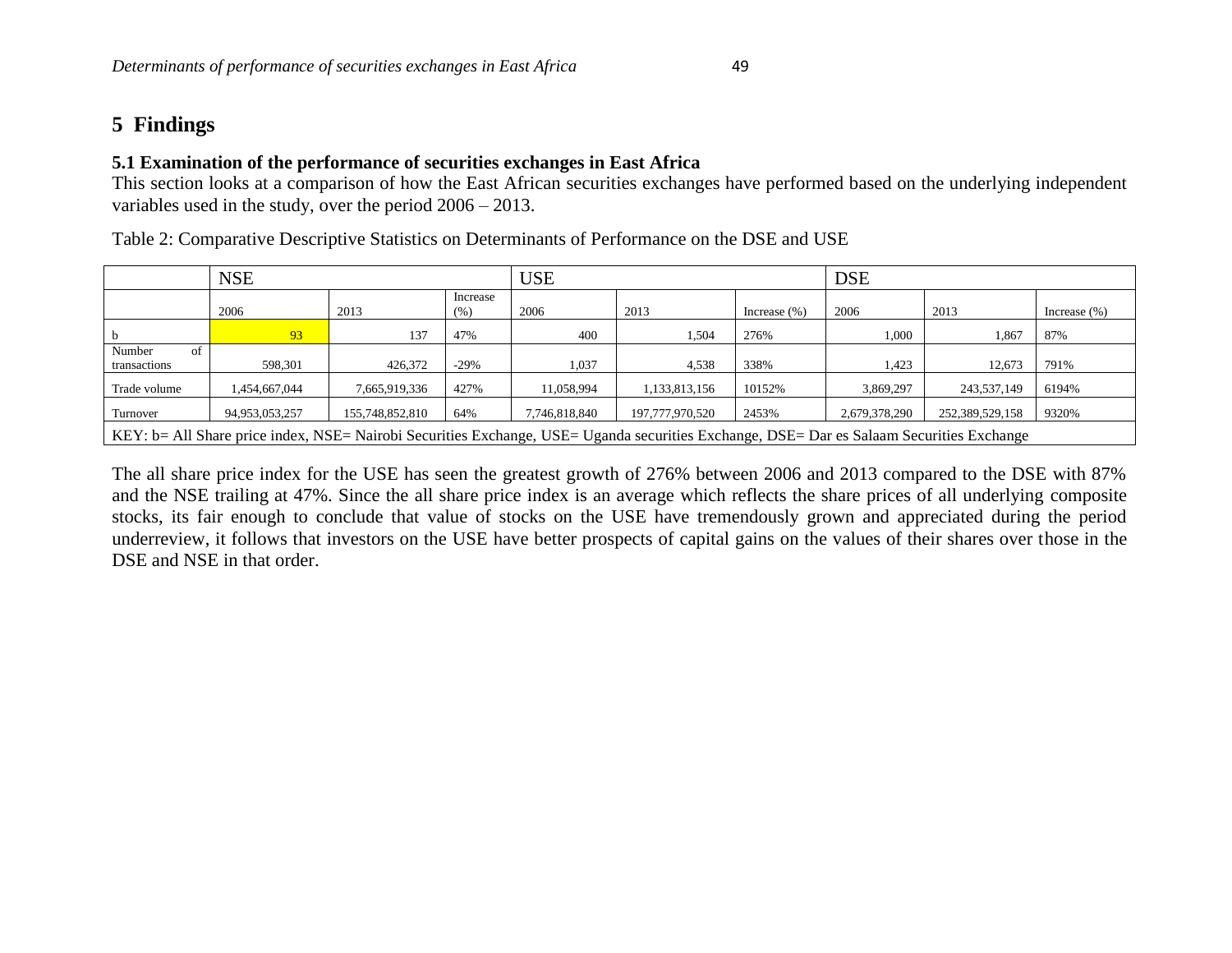The DSE showed the highest growth in terms of transactions or trades per day closed on the exchange in the period  $2006 - 2013$ . The DSE registered a 791% growth compared to the USE's 398% and the NSE again showing a reduction of 28% in the same period. This could however be due to the fact that the USE and DSE have both had more new companies listed on their exchanges than the NSE has had thus the higher growth as the secondary markets of the respective exchanges are often dormant and only active a few months after the issue of an IPO. The negative growth in the NSE could also signal existence of investors who buy stocks to keep and not for resale in the near future however, this assertion needs to be viewed hand in hand with the trade volumes, as one may have few transactions closed but with each having high volumes while the other has many transactions but with small magnitudes in volume.

On the contrary, the USE again had the highest growth in trade volume of 10,152%, followed by the DSE with 6,194% and the NSE trailing with 427% in the period 2006 – 2013. This suggests that liquidity on the USE has tremendously increased over the period followed by the DSE and NSE in that order; this is in line with Fleming, (2000), and Khan, (2005) definitions of liquidity. They measure liquidity by the volume of transactions on the market.

Besides the above, the DSE also registered the highest growth in turnover (9,320%) over the period 2006 - 2013, and like other statistics have shown, this performance was followed by that of the USE with 2,453%, and then the NSE with a paltry 64%. The turnover by definition is a product of the shares traded and the prices at which the various trades occurred, this therefore makes it a secondary indicator.

### **5.2 Relationship between trade volume, price index and profitability of trade on the Nairobi securities exchanges**

This section looks at the first aspect, how trade volume and price index influence the profitability of trade across the three exchange houses.

| Variable                                                      | Coefficient    |         | T-statistic   Standard Error | P-Value |  |  |  |
|---------------------------------------------------------------|----------------|---------|------------------------------|---------|--|--|--|
| <b>Trade Volume</b>                                           | $-1.50E^{-08}$ | $-3.02$ | $4.96E^{-09}$                | 0.039   |  |  |  |
| Price Index                                                   | 1.636173       | 3.70    | 0.4418354                    | 0.021   |  |  |  |
| 37.59348<br>$-1.31$<br>0.259<br>$-49.41335$<br>Constant       |                |         |                              |         |  |  |  |
| R-squared 0.7992, F-Statistic 0.0403, Root Mean Square 22.903 |                |         |                              |         |  |  |  |

Table 3: The model used to test the relationship is:  $Pox = \alpha_0 + \alpha_1$  Trade volume+  $\alpha_2$  Price index

Key: Pox= Profitability of Trade based on the All share price index,  $\alpha_0$ ,  $\alpha_1$ ,  $\alpha_2$ = constant variables, a= Trade volume, b= All Share Price Index

The results in above table confirm the argument that all-share price index and trade volume influence the profitability of trade on the NSE. Both independent variables trade volume and all share price index have P-values of 0.039 and 0.021 which are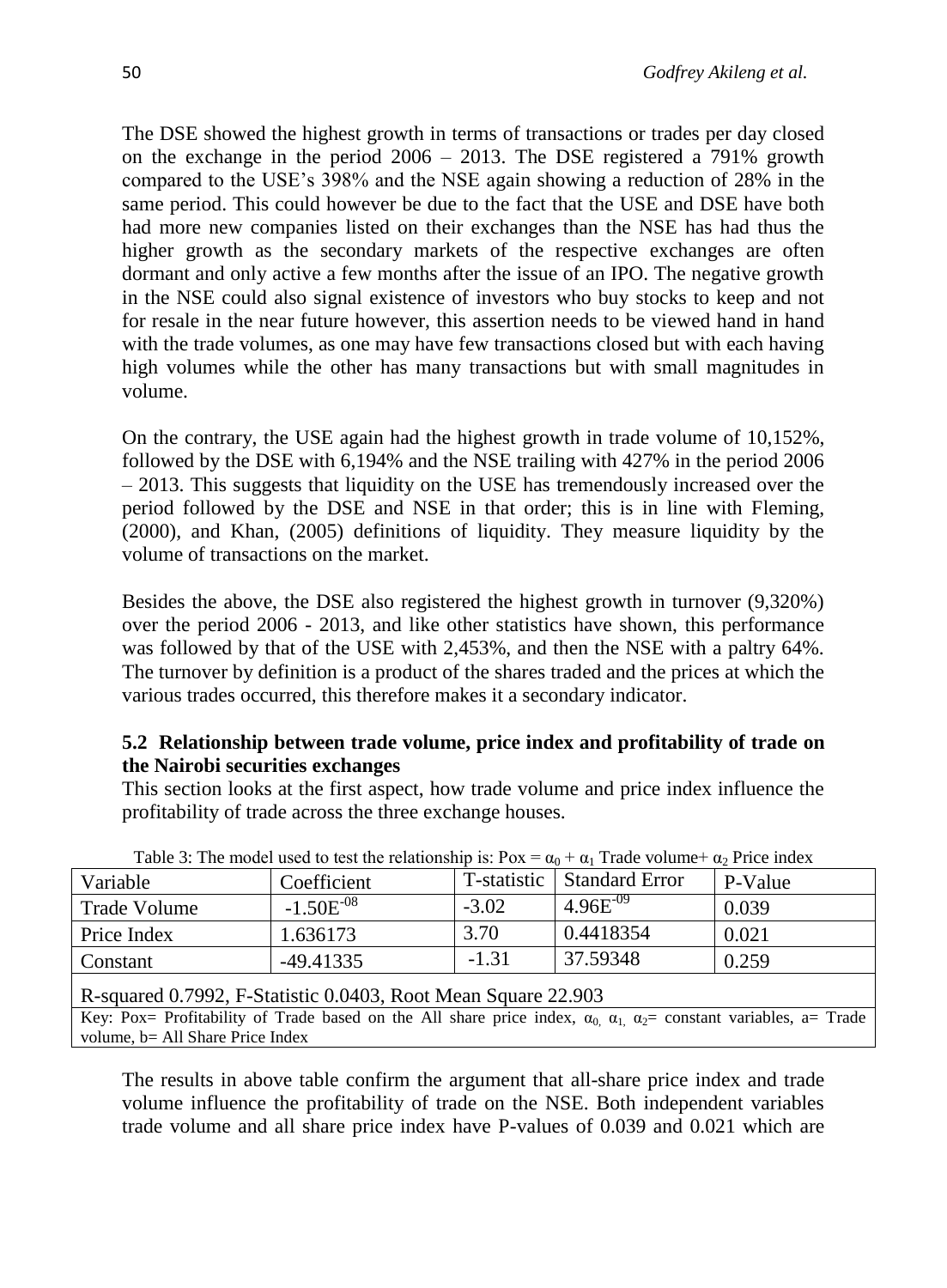significant at 95% levels. The findings also consistent with those of Hatzius et al. (2010) who find stock price index to be a better predictor of performance.

### **5.3 The relationship between trade volume, price index and profitability of trade based on the all share price index on the USE**

| $1$ able $\pm$ . The model used to lest the relationship is. <b>I</b> $\alpha \equiv \alpha_0 + \alpha_1 a + \alpha_2 b$ |               |             |                       |         |  |  |  |
|--------------------------------------------------------------------------------------------------------------------------|---------------|-------------|-----------------------|---------|--|--|--|
| Variable                                                                                                                 | Coefficient   | T-statistic | <b>Standard Error</b> | P-Value |  |  |  |
| Trade Volume                                                                                                             | $5.42E^{-08}$ | 0.07        | $7.39E^{07}$          | 0.944   |  |  |  |
| All share Price Index                                                                                                    | 0.3670324     | 0.48        | 0.7614009             | 0.650   |  |  |  |
| Constant                                                                                                                 | $-201.4781$   | $-0.37$     | 550.1196              | 0.729   |  |  |  |
| R-squared 0.1694, F-Statistic 0.6288, Root Mean Square 373                                                               |               |             |                       |         |  |  |  |
| Key: Pox= Profitability of Trade based on the All share price index, $a=$ Trade volume, $b=$ All Share price index       |               |             |                       |         |  |  |  |

| Table 4: The model used to test the relationship is: $\mathbf{Pox} = \alpha_0 + \alpha_1 \mathbf{a} + \alpha_2 \mathbf{b}$ |  |
|----------------------------------------------------------------------------------------------------------------------------|--|
|----------------------------------------------------------------------------------------------------------------------------|--|

The results show an insignificant influence of the all share price index and trade volume of profitability of trade. This is demonstrated by P-values of 0.944, 0.655, and 0.6288 for trade volume, all share price index a respectively. The R-squared value also shows that these two independent variables when combined together explain only 16.9% of the variations in profitability of trade on the USE. These findings inconsistent with the results obtained for the NSE.

### **5.4 The relationship between trade volume, price index and profitability of trade based on the all share price index on theDSE**

| $1000$ $\sigma$ , $1000$ $\sigma$ $1000$ $\sigma$ $1000$ $\sigma$ $1000$ $\sigma$ $1000$ $\sigma$ $1000$ |                |             |                  |         |  |  |  |
|----------------------------------------------------------------------------------------------------------|----------------|-------------|------------------|---------|--|--|--|
| Variable                                                                                                 | Coefficient    | T-statistic | I Standard Error | P-Value |  |  |  |
| Trade Volume                                                                                             | $-8.39E^{-07}$ | $-2.03$     | $4.13E^{-07}$    | 0.098   |  |  |  |
| Price Index                                                                                              | 0.6323606      | 5.13        | 0.123232         | 0.004   |  |  |  |
| Constant                                                                                                 | $-617.0802$    | $-4.61$     | 133.8927         | 0.006   |  |  |  |
|                                                                                                          |                |             |                  |         |  |  |  |

Table 5: The model used to test the relationship is:  $Pox = \alpha_0 + \alpha_1a + \alpha_2b$ 

R-squared 0.8618, F-Statistic 0.0071, Root Mean Square 65.404

Key: Pox= Profitability of Trade based on the All share price index,  $\alpha_0$ ,  $\alpha_1$ ,  $\alpha_2$ = constant variables, a= Trade volume, b= All share price index

As evidenced by the results above, both trade volume and all share price index influence the profitability of trade on the DSE though the trade volume has got a negative influence as shown by the negative coefficient of 8.39E<sup>-07.</sup> The two variables with P-values of 0.098 and 0.004 respectively are significant at 90% and 95% level. These findings are consistent with the arguments of Hatzius et al. (2010) who find stock price index to be a better predictor of performance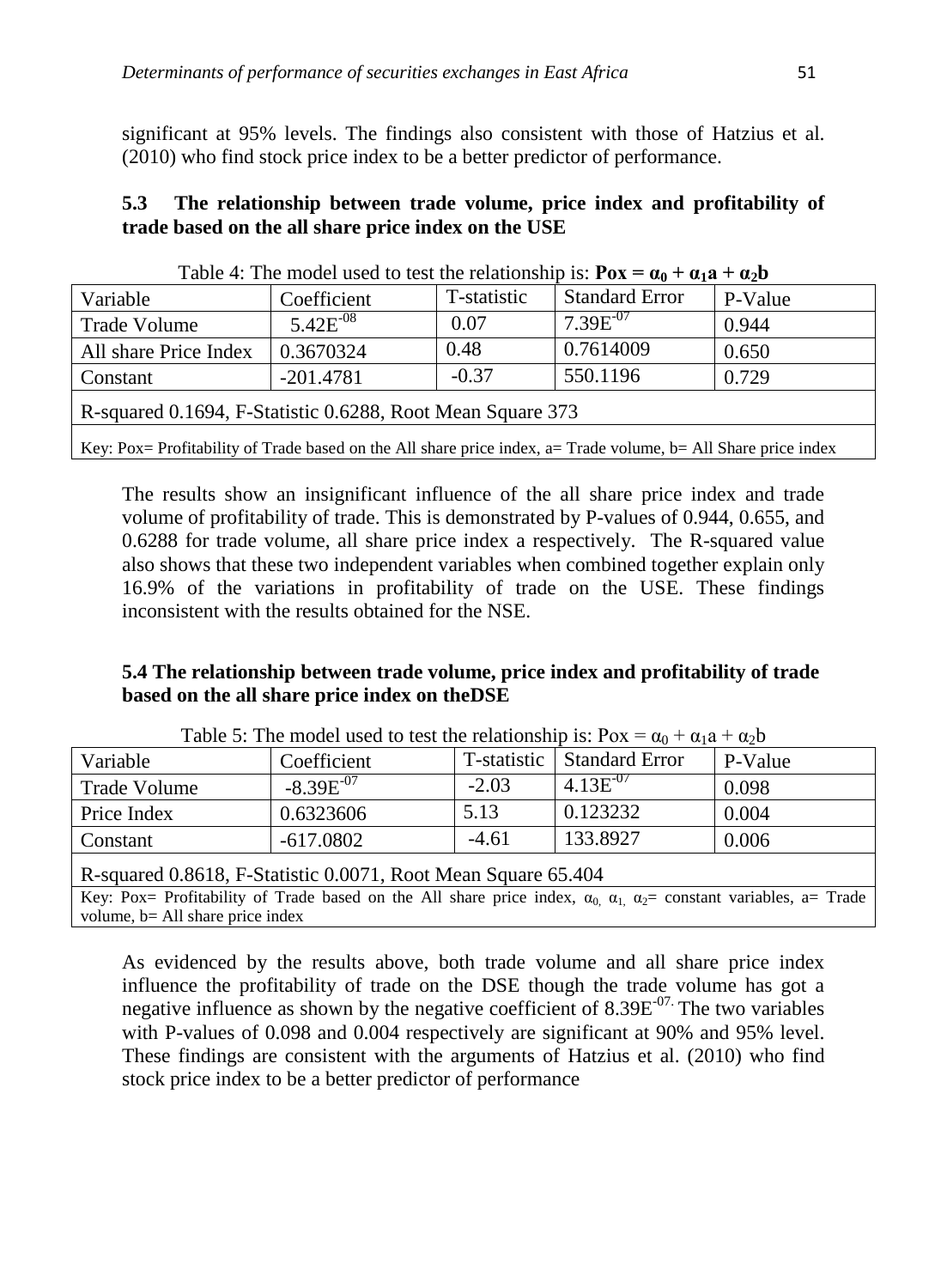# **6 Implications and Conclusions of the Study**

### **6.1 Findings on Whether Stock Trade Volume Influences the Performance of the Securities Exchange**

As noted earlier all the securities exchanges i.e. the NSE, USE, and DSE have shown tremendous growth as demonstrated by the trade volumes. All the three securities exchange houses registered their lowest trade volumes in 2006, and rose to finish at record highs in 2013. A similar performance is replicated on the price indices where all the three exchange houses registered their highest ever price index performance in 2013. Extant literature argues that volume of trade and stock market price as being the two most reliable indicators of stock performance. Other indicators like turnover are secondary and are derived from these two most basic primary indicators, and that these two indicators are all you need to gain insight on the strength and direction of any market.

Despite the dips in performance during the period under study, all three securities exchange houses as of 2013 had actually doubled the base figures of 2006 for volume of shares traded and turnover with growth in shares traded although no securities exchange under the study has demonstrated consistency in the growth as shown by the large variations evidenced in the trade volume, price index and turnover.

This study also reveals that the NSE as the most stable and most liquid among the East African securities exchanges, followed by the USE and DSE in that order. Based on the variances in trade volume it follows therefore that any trader will find it easier to buy or dispose of shares on the NSE than on any other of the DSE and USE and that investors place more confidence in the NSE than they with the USE and DSE.

Similarly, the findings also revealed that profitability of trade on the NSE, USE and DSE was largely due to other factors other than trade volume. Trade volume only showed a significant relationship with price index based on profitability of trade on the DSE, which could be explained by the restrictive policies of the DSE on the purchase of shares by foreigners at the initial public offer (IPO). The bulk of shares has to be purchased by the local citizens of Tanzania thus if the foreign investors wish to purchase shares, they will have to pay higher prices attractive enough to the local investors to tempt them sell, which isn't the same with the USE and NSE where the policy is relaxed.

### **6.2 Findings on whether share price index influences the performance of the securities exchange.**

The Price index also showed commendable growth and good performance during the period under study; implying that there is good performance of the underlying stocks that constitute the indices in the respective securities exchanges. The exchange houses also showed similar trends in all the share index performance, with all three exchange houses registering their lowest indices in 2006, and gradually rising to finish with all-time highs in 2013, on the contrary however, the DSE showed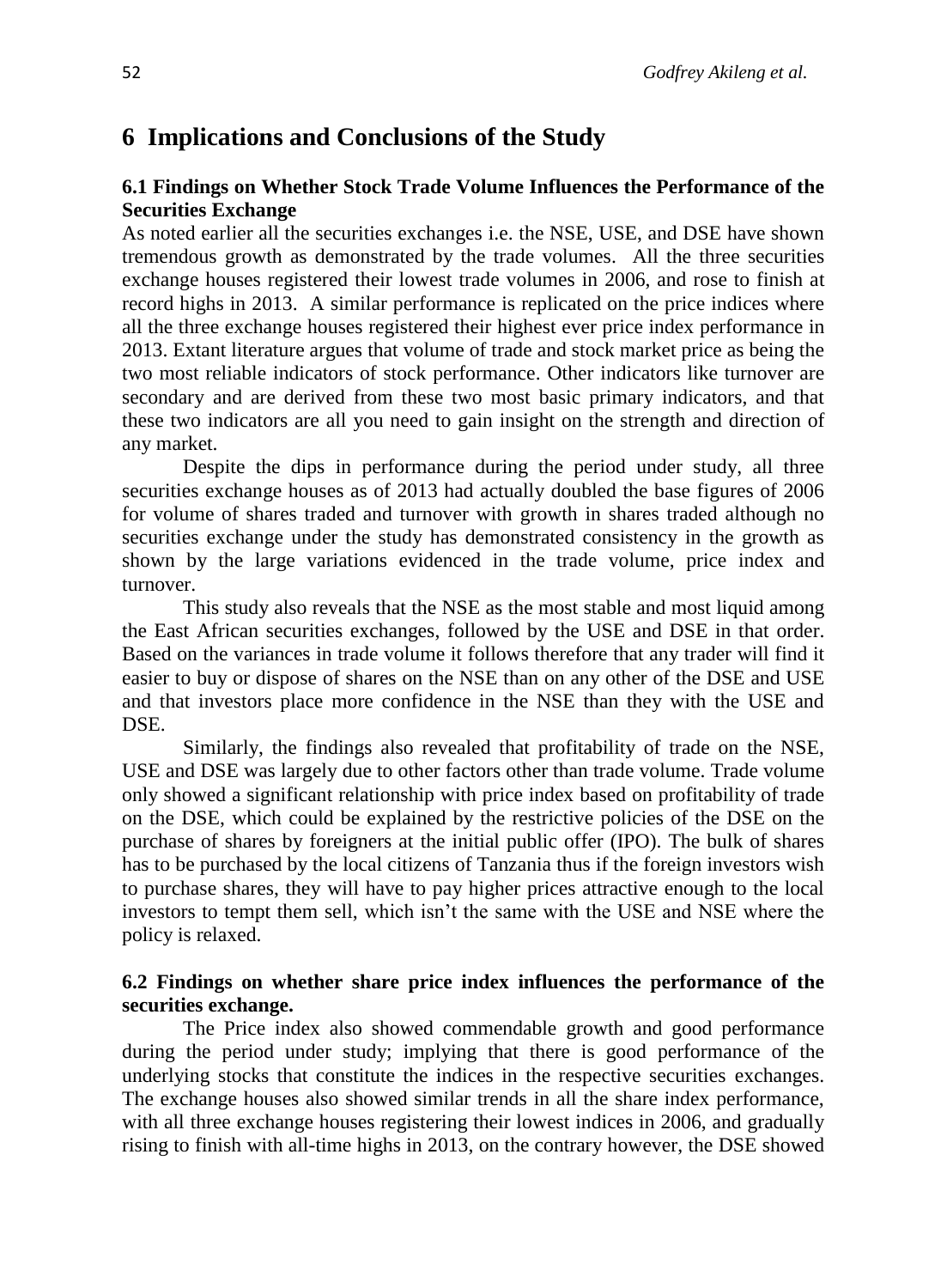the least variation in the price index, followed by the USE and the NSE had the highest variations in the all share index. Taking the extreme years under the period of study, the NSE actually showed a fall in local share price index as opposed to the USE and DSE that both showed great growth in the same. When stock prices and trade volumes move in the same positive direction, the market is said to exhibit bullish trends and that stocks tend to perform well when the trend in the market is bullish with growing investor confidence.

In addition, the findings show significant positive relationship between share price index and profitability of trade on NSE and DSE implying that the all share price index and all share index profitability move in the same direction signaling increasing investor confidence in the markets. On the other hand, share price index and profitability showed weak relationships for the USE and such trends are associated with low investor confidence in the market.

#### **6.3 Conclusion of the study**

Trade volume significantly (positively) influences the cost of equity on the East African securities exchanges however doesn't have significant information content on the profitability of trade.All thethree securities exchanges i.e. the NSE, USE and DSE have a key challenge of the ability to maintain a low variance in the volumes traded thus stay liquid in order to attract traders and investors. High trade volumes attract investors as this shows they can be able to sell off their shares at any time should they feel like while low trade volumes on the other hand deters investors or could imply presence of dormant traders who buy and hold on to stocks and thus limiting the volumes of shares traded on the market.

Price index positively influences the profitability of trade on the DSE. However, investors in the NSE and USE seem to react to non-fundamental factors thus distorting the expected patterns. The price index also does not influence the performance of all stocks alike thus some stocks respond differently to the changes in the price index.

Lastly we conclude that, the three securities exchanges i.e. the NSE, USE and DSE do not respond homogeneously to all the variables thus there exist to some extent variations in the market dynamics for the three exchange houses.

#### **6.4 Implications and contribution of the Study**

The study showed that the three securities exchanges have high variances in trade volume performance and that the trade volume performance is largely driven by new listings, this poses a challenge for the growth of the securities exchanges as they could be holding dormant investors who buy and hold, this distorts the efficiency of the market. This could also hint at limited awareness among the current investors and prospective investor public. Regulatory authorities thus need to increase awareness and put in place an environment that fosters trade other than buy to stock. This will help yield an informed and expanded investor public, and maintain a high level of activity in the market.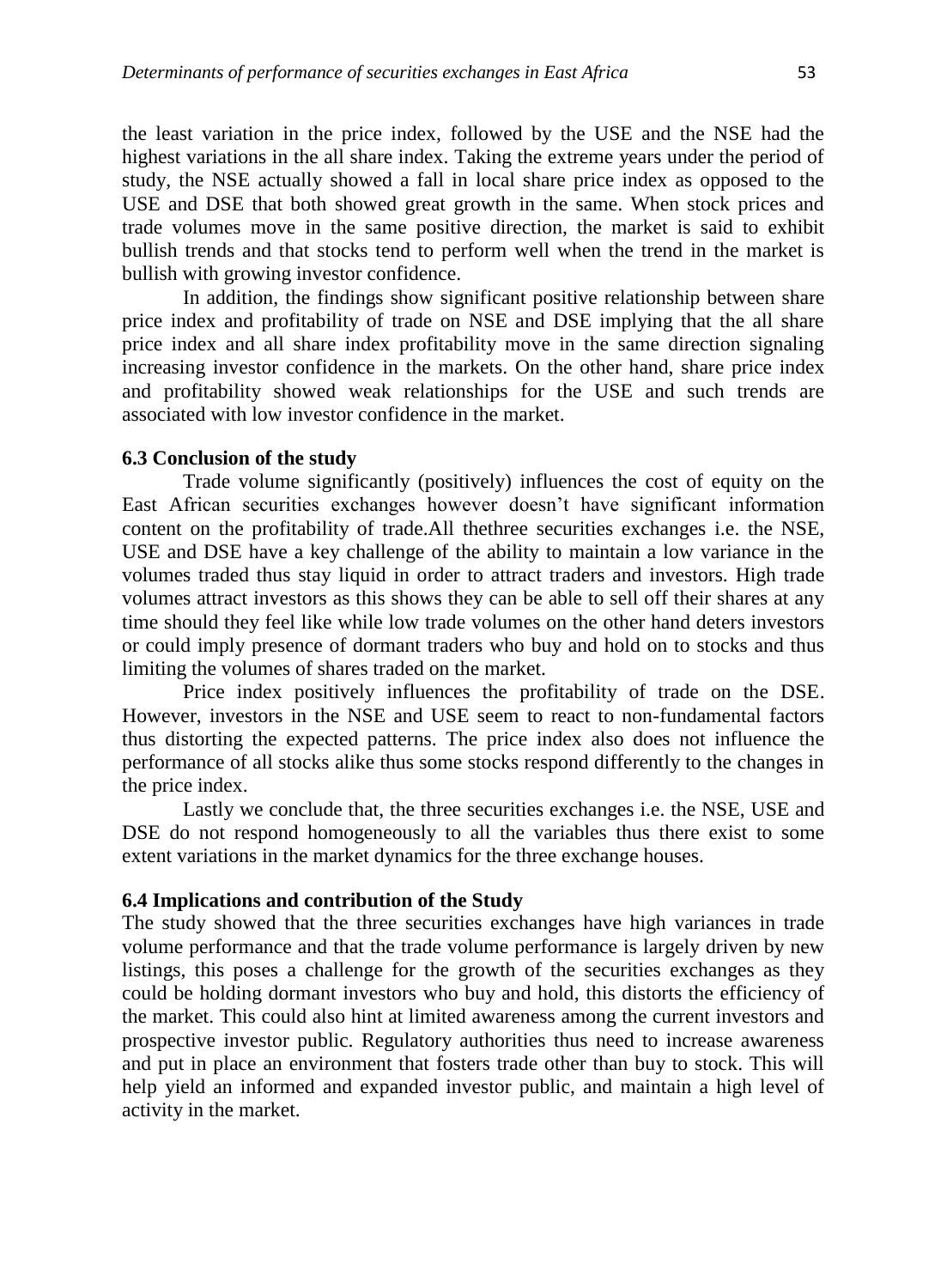The variations and limited information content of stock price in measuring profitability of trade suggest over/ under reaction of stocks to market information and lack of arbitrageurs, in traditional finance theory; arbitrageurs use sophisticated techniques to help smooth out over or under reaction of the market to information thus ensuring that the stocks maintain their correct price.

Since some variables have shown correlation among the securities exchanges, it implies that one exchange's performance can influence the other and thus the exchange houses should invest in sharing information and jointly under take projects to enhance good trading environment and benefit from the advantages of synergies although, caution needs to be taken as the results show the exchange houses do not respond homogeneously to all the performance variables. Interdependence of variables on the other hand can be detrimental if one exchange is facing serious challenges, as these will spill over to the other dependent exchange house.

Investors should not only look at trade volumes and price index as determinants of performance in making their investment decisions as their information content is not sufficient for all performance dimensions and more so, stocks may respond differently to movements in price and volume on the market.

We recommend that, the exchange houses and capital markets authorities should intensify sensitization of the investors and the general public to foster participation and address issues that hamper trade volume like easing of trade through electronic or online trading, investor and public education on stock exchange operations among others. Through such avenues, the investor base can be increased and ably maintained and the more the participants (buyers and sellers) the better for the exchange.

Additionally the traders seem to be driven by new listings or stock splits on the securities exchanges thus signaling poor performance or presence of dormant traders in the secondary markets, more needs to be done in boosting post listing trade activity and ensuring an active secondary market. Reducing the cost of trade settlements for say lager volumes would help boost activity in the secondary market by encouraging investors to trade large volumes as the study has shown that trade volume greatly influences cost of equity.

Lastly the regulatory authorities (capital market authorities) should design policies that encourage listing and sensitize business owners of the benefits of raising capital through the capital markets. Deliberate policies aimed at reducing costs associated with issuance of shares, fair and equal treatment of all investors should be considered. When more companies are listed or more shares issued, the more there will be shares available for trade and investors will have a broad base or mix of shares from different industries from which to buy and balance their portfolios.

Monetary authorities should support the securities exchanges by maintaining stable currencies to avoid the destabilizing effects that inflation has on the operations and thus performance of the securities exchanges.

**Acknowledgement**: The authors are grateful to Dr. Julius Kakuru (RIP) and Dr. Patrick Olowo and School of Business, Makerere University research seminars for the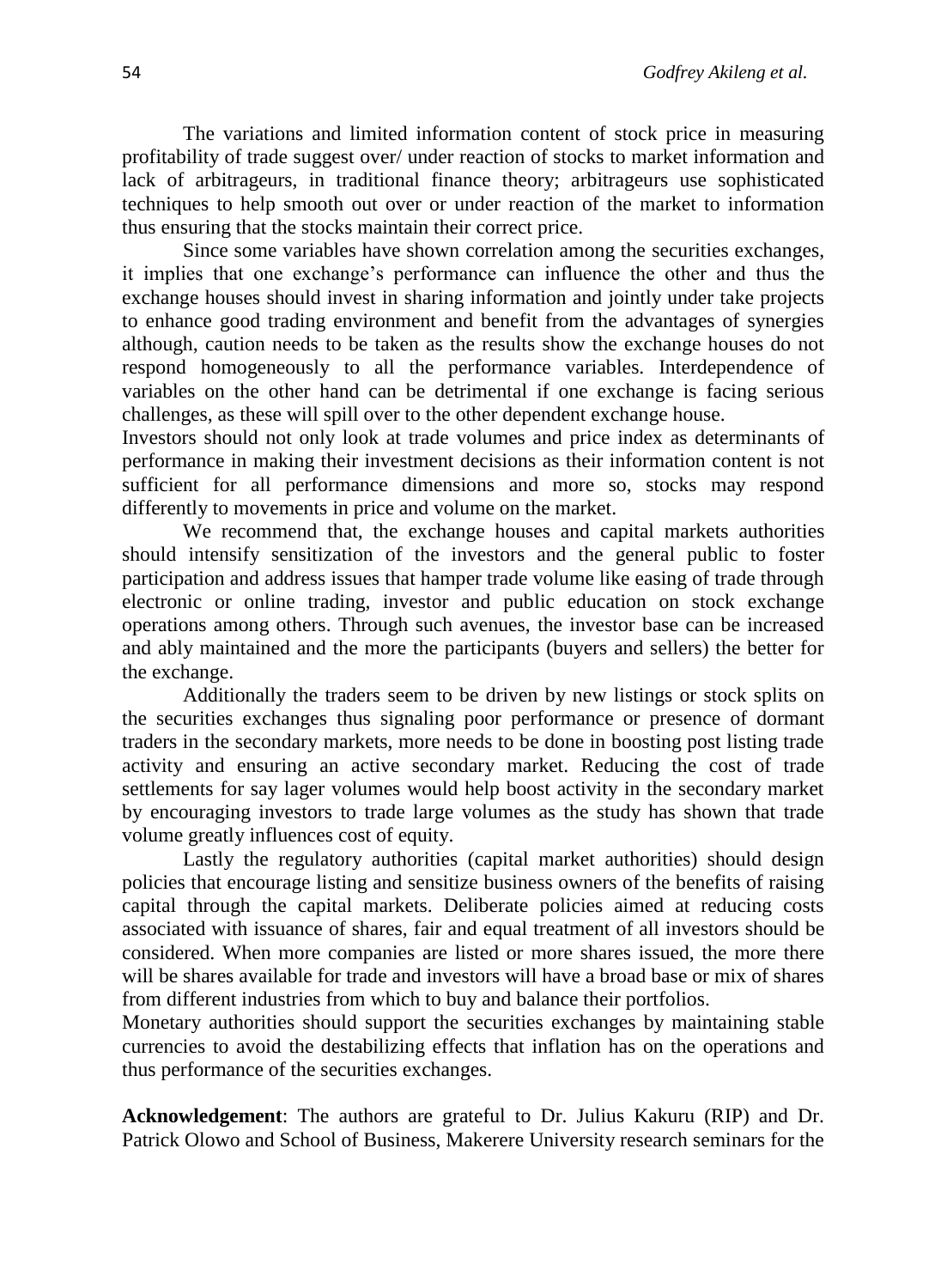helpful comments and suggestions. We also acknowledge the comments from the anonymous reviewers.

# **References**

- [1] E. Altman, "Financial ratios, discriminate analysis and the prediction of corporate bankruptcy", *Journal of Finance, Vol.23, No*.4, (1968).
- [2] E.I. Alvan, and A. Hosseini. "The comparative Performance of African stock markets: Nominal, Real and U.S. Dollar Returns", *International Journal of Business, Vol.13,* No.3, (2008).
- [3] C. Auret, and J. Golding, "Stock prices as a leading indicator of economic activity in South Africa: Evidence from the JSE", *Investment Analysts Journal, Vol.76, (*2012).
- [4] E.R Babbie, *The practice of social research,* Tweleveth edition. Belmont, CA: Wadsworth Cengage, 2010.
- [5] G. Bakaert and C. Harvey, "Foreign Speculators and Emerging Equity Markets", *Journal of Finance*, *Vol.55*, (2000), 565-613.
- [6] A. Bawa, and E. Yaroson, "Does Corruption matter in the Development of the Stock market in Nigeria, *ESUT Journal of Accountancy"*, *Vol.4, No.1,* (2013).
- [7] M. Binswanger, "Does the stock market still lead real activity? An investigation for the G7 countries", *Financial Markets and Portfolio Management Vol.15, No.1*, (2001), 15-29.
- [8] A.W.A. Boot, "Market liquidity, investor participation and managerial autonomy: Why do firms go private*", London: Centre for Economic Policy Research* (2006).
- [9] J. Boyd and B. Smith, "The Co-Evolution of the Real and Financial Sectors in the Growth Process" (1996).
- [10] R.A. Brealey, S.C. Myers, and A.J. Marcus, "Fundamentals of Corporate Finance third edition." *The McGraw-Hill Companies,* Inc.2001.
- [11] N. Burns and S.K Grove, *"The practice of nursing research: Appraisal, synthesis and generation of evidence* sixth edition." Sauders Elsevier Missouri: USA*, 2009.*
- [12] O.L Caban, Effects of Inflation on the Stock Market, 2008.
- [13] D. Campbell and J. Stanley*, Education research: An introduction* fourth edition, *New York and London: Longman Inc, 1983.*
- [14] P. Chandrapala, "The Relationship between Trading Volume and Stock Returns", *Journal of Competitiveness, Vol.*3, (2011).
- [15] K. Chaudhuri, and S. Smiles, "Stock Markets and Aggregate Economic Activity: Evidence from Australia", *Applied Financial Economics. Vol.14*, (2004), 121-129.
- [16] G. Chen, M. Firth, and O.M. Rui, "The dynamic relation between stock Returns, Trading Volume, and Volatility", *The Financial Review*, *Vol. 38, (2001),* 153-174.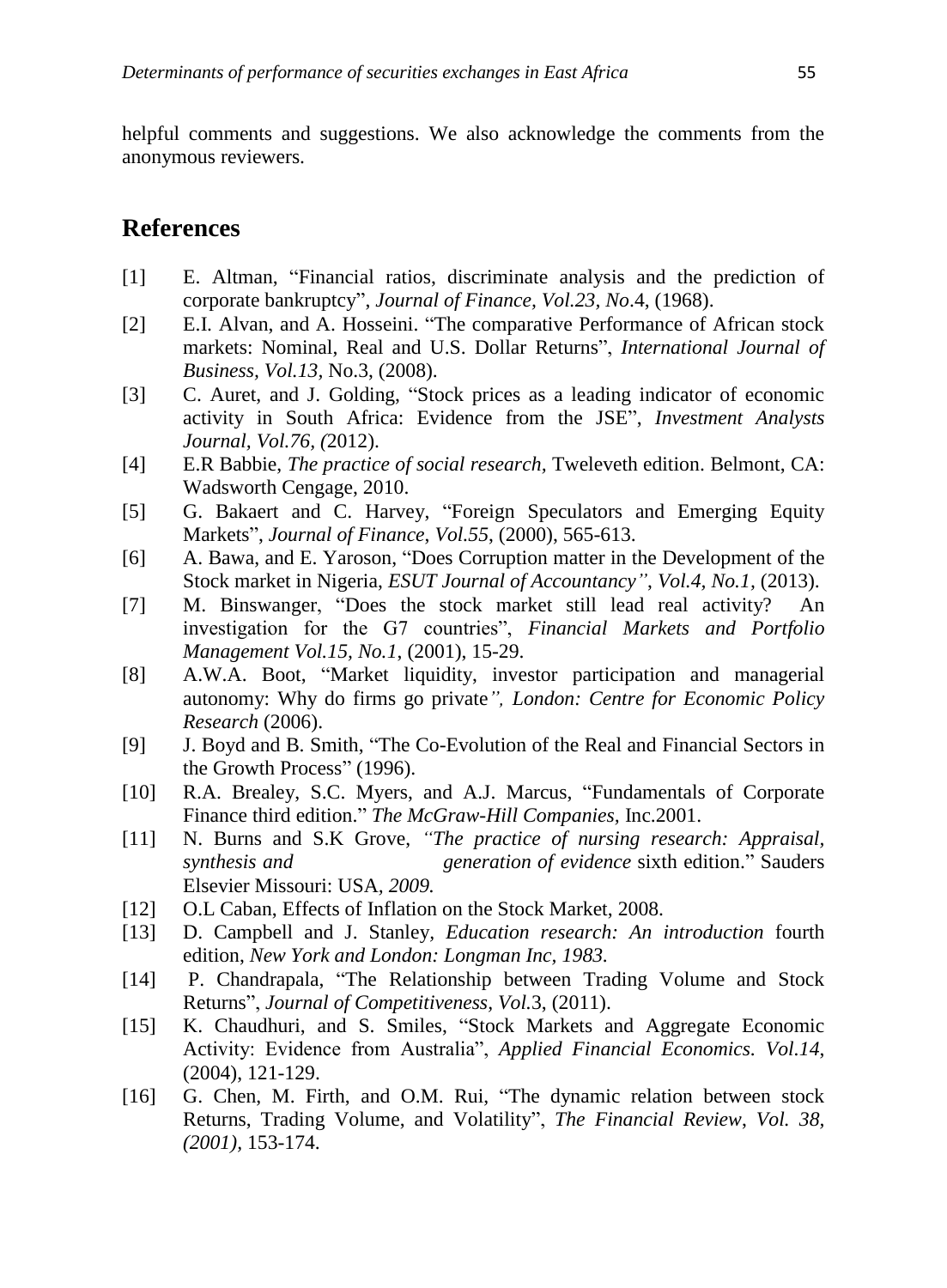- [17] J.J. Choi, S. Hauser, and K. J. Kopecky, "Does the stock market predict real activity? Time series evidence from the G-7 countries", *Journal of Banking and Finance, Vol.23*, (1999), 1771-1792.
- [18] T.J. Coelli, R. Prasada, and G. E. Battese, "An Introduction to Efficiency and Productivity Analysis", *Kluwer Academic Publishers, Boston, Massachusetts 02061 USA,* 1998*.*
- [19] C. F. Conrad, and R.C Serlin, "*The SAGE Handbook for Research in Education: Pursuing Ideas as the Keystone of Exemplary Inquiry second edition",* University of Wisconsin, Madison, Chile, 2011.
- [20] T. Copeland, T. Koller, and J. Murrin, "*Valuation: Measuring and managing the value of companies* third edition." New York: John Wiley & Sons, Inc.2000.
- [21] R.C. Craigwell and C. Grandbois, "The Performance of the Securities Exchange of Barbados." *Savings and Development, Vol.23, No.4*, (1999) 433- 455.
- [22] R.L. Crouch, "A Nonlinear Test of the Random-Walk Hypothesis." *American Economic Review,* (1970) 199-202.
- [23] E.E. Daferighe and S.O. Aje, "The Impact Analysis of Real Gross Domestic Product, Inflation and Interest Rates on Stock Prices of Quoted Companies in Nigeria." *International Research Journal of Finance and Economics, Vol.25* (2009).
- [24] E. Daferighe and S.S. Charlie, "The impact of Inflation on Stock market performance in Nigeria." *American Journal of Social and Management Sciences* (2012).
- [25] Dar es Salaam Securities Exchange Annual Reports, 2000- 2013.
- [26] Dar es Salaam Stock Exchange. Blue Print prepared by the Council of the Dar es Salaam Stock Exchange (2011).
- [27] P. Davis, "Asset Prices and Real Economic Activity." *OECD Economics Department Working Paper No. 764,* (2010).
- [28] C.L. Dym and E.S. Ivey. *Principles of Mathematical Modeling*. New York: Academic Press (1980).
- [29] R.F Engle and J.G. Rangel. "The Spline GARCH Model for Unconditional Volatility and its Global Macroeconomic causes*." Econometica, Vol.50* (2005), 987-1007.
- [30] C. Erb, C. Harvey & T. Viskanta, "Expected Returns and Volatility in 135 Countries", *Journal of Portfolio Management, Vol.22*, (1996), 46-58.
- [31] E. Fama, "Stock Returns, Real Activity, Inflation and Money." *The American Economic Review, Vol.71,* (1981), *5*45-565.
- [32] E. Fama, "Stock returns, expected returns and real activity." *Journal of Finance, Vol.45,* (1990), 1089-1108.
- [33] F.A Fernandez, Liquidity risk. SIA Working Paper, (1999).
- [34] A.P. Field, *Discovering statistics using SPSS*. London: Sage. Financial Industry Regulatory Authority, Inchttp://www.finra.org/Investors (2005).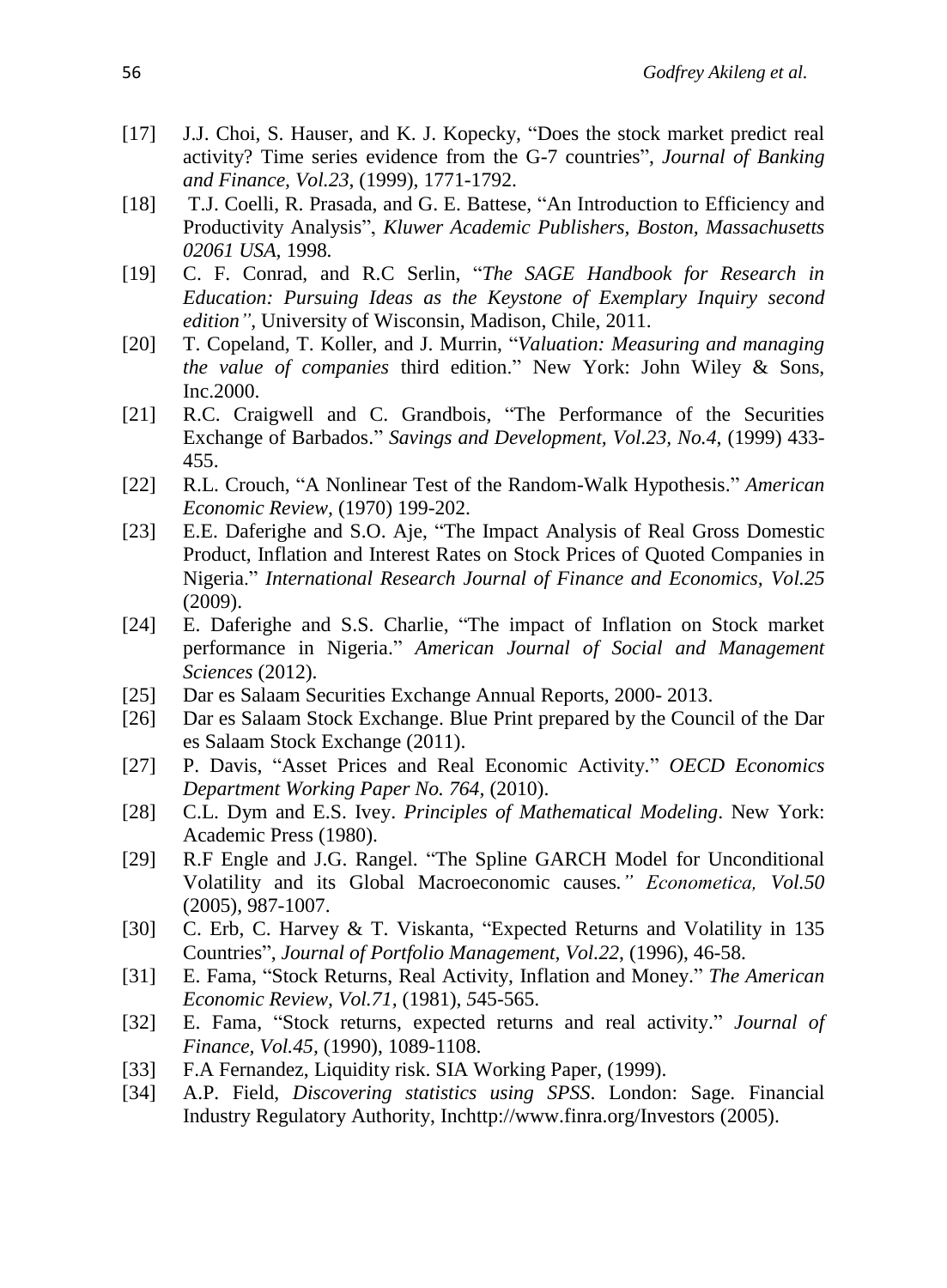- [35] S. Fischer and R.C. Merton, Macroeconomics and finance: The role of the stock market." NBER Working Paper, 1291 (1984):1-63.
- [36] M.J. Fleming, "The Benchmark U.S. Treasury Market: Recent Performance and possible alternatives." *FRBNY Economic Policy Review, April*, (2000).
- [37] C. Floros (n.d), "The Relationship between Trading Volume, Returns and Volatility: Evidence from the Greek Futures Markets."
- [38] J.K. Gakeri, "Enhancing Securities Markets in Sub-Saharan Africa: An overview of the Legal and Institutional arrangements in Kenya." Department of Private Law, School of Law, University of Nairobi P.O. Box 30197, (2011).
- [39] B. Geert and R.H. Campbell, "Capital Markets: An Engine for Economic Growth." National Bureau of Economic Research, Cambridge. MA 02138, (1997).
- [40] D. Gerolamo, "Inflation and its effects on Investment." Retrieved from http://econ10.bu.edu/Ee341\_money/papers/Geramo\_paper.htm on 1/2/2015, (2001).
- [41] C. Gottlieb. "On the Distributive Effects of Inflation." Retrieved from http://editoralexpress.com/cgi-bin/conference, (2010).
- [42] C.W.J. Granger and O. Morgenstem, "Spectral Analysis of New York Stock Market Prices." *Kyklos, Vol.I6*, (1963), 1-27.
- [43] C. Griffith, "The Advantages and Limitations of Qualitative Research in Psychology and Education Research." University of Bath, UK (2003).
- [44] A. Hamilton, "Effects of Inflation on your Investment Portfolio." Retrieved from [http://www.zealllc.com/2005/stockinf.htm,](http://www.zealllc.com/2005/stockinf.htm) (2005).
- [45] L. Harris, "The Joint Distribution of Speculative Prices and of Daily Trading Volume". Working Paper, University of Southern CA, (1983).
- [46] L.E. Harris, "Cross-Security Tests of the Mixture of Distributions Hypothesis." *Journal of Financial and Quantitative Analysis, Vol.21,* No.1, (1986), 39-46.
- [47] K.A. Hassett and G.E. Metcalf, "Investment with uncertain tax policy: Does random tax policy discourage investment?" *The Economic Journal Vol.109,* (1999) 372-393.
- [48] J. Hatzius, P. Hooper, F.S. Mishkin, K.L. Schoenholtz and M.W. Watson, "Financial conditions indexes: A fresh look after the financial crisis." NBER Working Paper No. 16150, (2010).
- [49] S. Heiko, "Performance of International Securities Markets. Bank of Finland Studies," (2004).
- [50] R. Hellerstein "The Impact of Inflation." *Federal Reserve Bank of Boston Regional Review.* Retrieved from [http://www.bos.frb.org/economic/nerr/rr/997/winter /hell971.htm,](http://www.bos.frb.org/economic/nerr/rr/997/winter%20/hell971.htm) (1997).
- [51] M.H. Ibrahim, "An empirical analysis of real activity and stock returns in an emerging market." *Economic Analysis and Policy, Vol.40 No.2*, (2010), 263- 271.
- [52] D. Jary and J. Jary. *Sociology*. Harper Collins, Glasgow, (1995).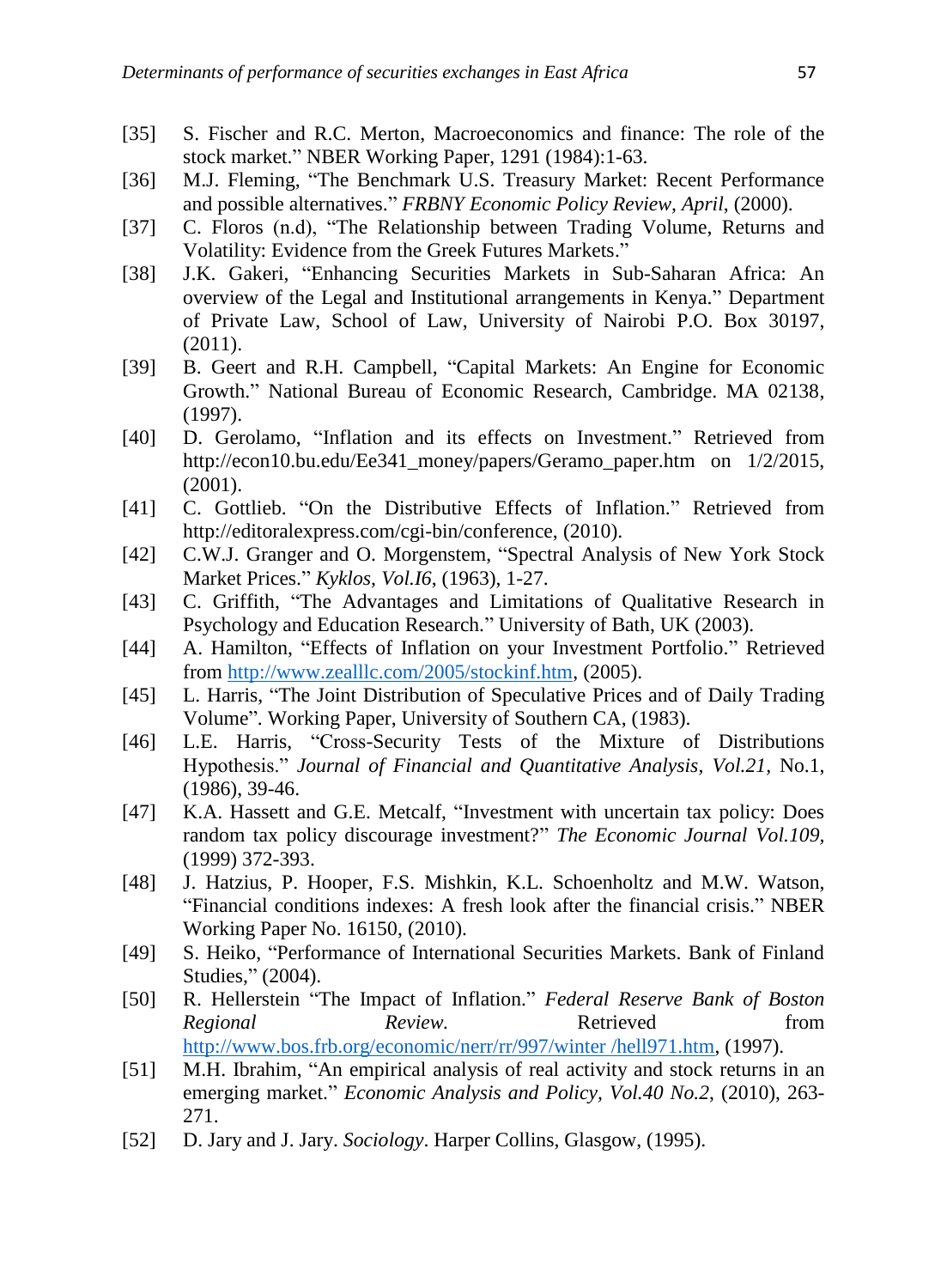- [53] K. Jefferis and G. Smith. "Capitalisation and weak-form efficiency in the JSE securities exchange." *South African Journal of Economics, vol.72* No.4 (2004), 684-707
- [54] B. Julio and Y. Yook, "Corporate financial policy under political uncertainty: International evidence from national elections." Working paper, London Business School, (2008).
- [55] G. Kaul, "Stock Returns and Inflation: The role of the monetary sector." *Journal of Financial Economics, Vol.18*, (1987), 253-276.
- [56] Kenya Capital Markets Authority Annual Report 2010.
- [57] J. Khan, "Operating of Stock Exchange in India." *Vista International Publishing House,* (2005)
- [58] S.U. Khan and F. Rizwan, "Trading volume and stock Returns: Evidence from Pakistan's stock market." *International Review of Business Research Papers, Vol.4,* (2008) 151-162.
- [59] A. Kithinji and W. Ngugi, Stock market Performance before and after general elections: A case study of the Nairobi stock exchange. Retrieved from [http://aibumaorg.uonbi.ac.ke/archive/proceedings/downloads/Angela%20Kithi](http://aibumaorg.uonbi.ac.ke/archive/proceedings/downloads/Angela%20Kithinji,%20Kenya.pdf) [nji,%20Kenya.pdf,](http://aibumaorg.uonbi.ac.ke/archive/proceedings/downloads/Angela%20Kithinji,%20Kenya.pdf) (2009).
- [60] A. Kumar, Determinants of Stock Trading Volume: Evidence from Indian Stock Market. Retrieved from: [www.ssrn.com,](http://www.ssrn.com/) (2008).
- [61] R. La Porta, L.S. Florencio & A. Shleifer. "Legal Determinants of External Finance," *Journal of Finance, Vol.52*, (1997), 113–150.
- [62] M. Law. Reduce, Reuse, Recycle: Issues in the secondary use of research data. *IASSIST Quarterly Spring,* (2005).
- [63] S.B. Lee and O.M Rui, "The Dynamic Relationship between Stock Return and Trading Volume: Domestic and Cross-country evidence." *Journal of Banking and Finance, Vol.26*, (2002), 51-78.
- [64] R. Levine and S. Zervos, Securities exchanges, banks, and economic growth. *The American Economic Review,* (1998)*.*
- [65] A.W. Lo. "Efficient market Hypothesis." Retrieved from [http://web.mit.edu/alo/www/Papers/EMH\\_Final.pdf,](http://web.mit.edu/alo/www/Papers/EMH_Final.pdf) (2007).
- [66] K. Lokesh, "A research report on effectiveness of internet advertising Bangalore." Retrieved From Retrieved From Retrieved From  $\mathbb{R}$ [http://www.scribd.com/doc/53060756/16/DEFINITION-OF-RESEARCH-](http://www.scribd.com/doc/53060756/16/DEFINITION-OF-RESEARCH-DESIGN)[DESIGN](http://www.scribd.com/doc/53060756/16/DEFINITION-OF-RESEARCH-DESIGN), (2000).
- [67] K. Lokesh, "Methodology of Educational Research." *Vikas Publishing House Pvt. Ltd.* (2000) P.189.
- [68] M. Lunt, Linear Modelling in Stata Session 6: Further topics in Linear Modelling. Retrived from http:// personalpages.manchester.ac.uk/staff/mark.lunt/stats/6\_linearmodels2/text.pdf , (2004).
- [69] A. Magnus, D. Antonello, J.B. Gabe, & R. Moreno, "The predictive content of sectoral stock prices: A US-EURO area comparison." *European Central Bank, working paper series 1343,* (2011)*.*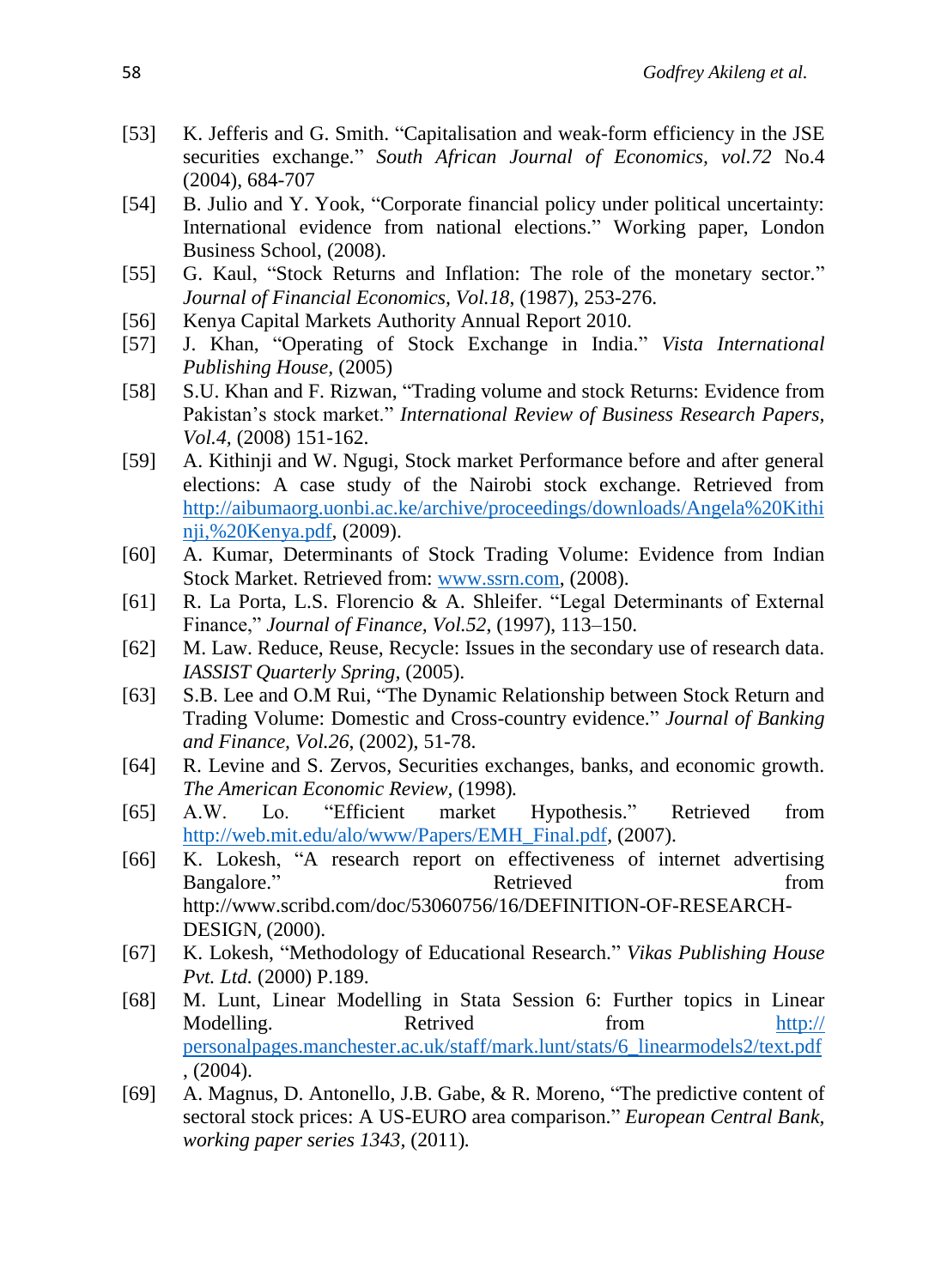- [70] M.A. Magnusson, and B. Wydick, "How efficient are Africa's emerging securities exchanges?" *Journal of Development Studies, Vol.38,* (2002)*.*
- [71] Y. Masafumi, Capital market integration: Progress ahead of the East African Community Monetary Union, International Monitory Fund, WP/12/18, (2012).
- [72] D.E McNabb, *Research Methods in Public Administration and Nonprofit Management: Quantitative and Qualitative Approaches.* (2nd ed.) Armonk, NY: M.E. Sharpe, (2008).
- [73] F.D. Mehmet, and J. Levendis, "The impact of technological improvements on developing financial markets: The case of the Johannesburg Stock Exchange." *Review of Development Finance, Vol.3* No.4, (2013), 204-213.
- [74] J. Mei, and L. Guo, "Political Uncertainty, Financial Crisis, and Market Volatility." Retrieved from [http://people.stern.nyu.edu/jmei/pol.pdf,](http://people.stern.nyu.edu/jmei/pol.pdf) (2002).
- [75] W.C. Mitchell, and A.F. Burns, "Statistical indicators of cyclical revivals." NBER Working Paper, (1938) 1-12.
- [76] C. Mlambo, and N. Biekpe, "The Efficient Market Hypothesis: Evidence from ten African Securities Exchanges." *University of Stellenbosch Business School,* (2007).
- [77] D.C. Montgomery, E.A. Peck, and G.G.Vining, "Introduction to Linear Regression," (2001).
- [78] T. Moss, Irrational exuberance of financial foresight? The political logic of stock markets in Africa: Forthcoming in African Emerging Markets. *Contemporary Issues, II,* (2004)*.*
- [79] Nairobi Securities Exchange Annual Reports, 2000-2013.
- [80] S. Norazidah, W. Mansor, W. Mahmood, and I. Fathiyah, "The Performance of Stock and the Indicators." *International Journal of Trade, Economics and Finance, Vol.4,* No.6 (2013).
- [81] O. Nyang`oro, Foreign Portfolio Flows and Stock Market Performance in Kenya: Case of Nairobi Securities Exchange. Retrieved from https://editorialexpress.com/cgi-

bin/conference/download.cgi?db\_name=CSAE2013&paper\_id=921, (2013).

- [82] M. F. Osbome, "Brownian motion in the Stock Market." *Operations Research, Vol.1*, (1959) 145-173.
- [83] L. P´astor, and P. Veronesi, "Uncertainty about Government Policy and Stock Prices." Retrieved From Retrieved From Retrieved Retrieved From  $\mathbb{R}^n$ [https://fisher.osu.edu/blogs/efa2011/files/APT\\_3\\_1.pdf,](https://fisher.osu.edu/blogs/efa2011/files/APT_3_1.pdf) (2010).
- [84] R. Perce, Research Methods in Politics. December; (2007) 79–99.
- [85] C.E Perotti and P.V Van Oijen "Privatization, Political Risk and Stock Market Development in Emerging Economies," *Journal of International Money and Finance, Vol.20* No.1, (2001), 43–69.
- [86] A. Pisedtasalasai, and A. Gunasekarage, Causal and dynamic relationships among stock returns, return volatility and trading volume: Evidence from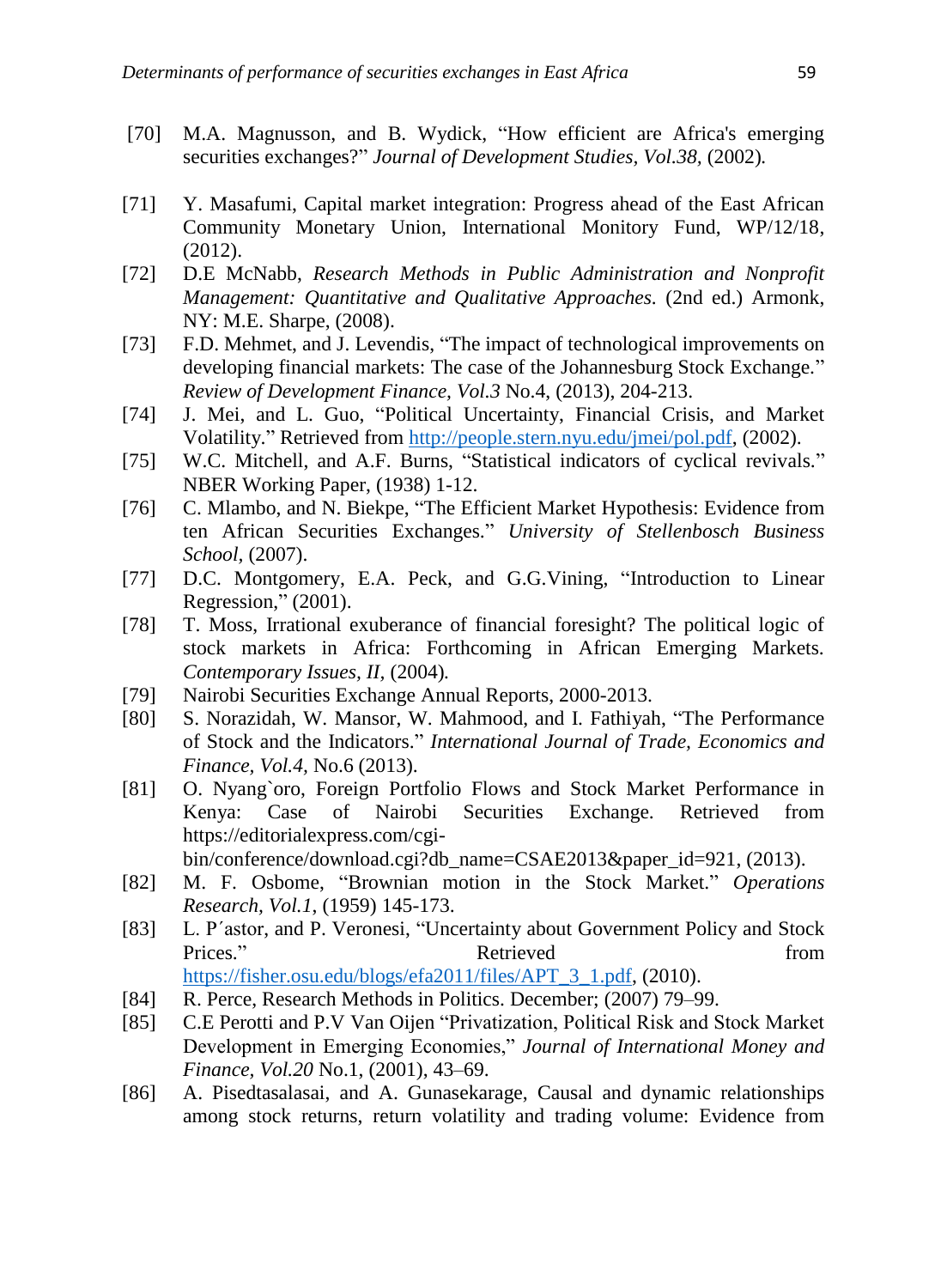emerging markets in South- East Asia. *Asia-Pacific Financial Markets, Vol.14*, (2007), 277-297.

- [87] F.D. Polit, and B.P Hungler, *Nursing Research: Principles and Methods* (6th ed.). ISBN-10: 0781715636, (1999).
- [88] Political Monitor, (n.d), Political risk and markets. Retrieved from [https://politicalmonitor.com.au](https://politicalmonitor.com.au/)
- [89] R.G. Rajan, and L. Zingales, "Financial dependence and growth." *The American Economic Review,* (1998)*.*
- [90] B.C. Robert, Measuring organizational performance: An Exploratory Study, (2004).
- [91] D. Rodrik, "Policy uncertainty and private investment in developing countries." *Journal of Development Economics Vol.36*, (1991), 229–242.
- [92] T.S Saji, *Fundamental approach to valuation of securities: A study with reference to information technology sector shares in Indian stock market*. (Doctor of Philosophy thesis, Cochin University of Science and Technology, Kochi, India). Retrieved from http://dyuthi.cusat.ac.in/xmlui/bitstream/handle/purl/2786/Dyuthi-T0807.pdf?sequence=1, (2011).
- [93] A. Sarkissian, (n.d), The Impact of the Stock Exchange Market in Economic Development Retrived from [http://finance.zacks.com/impact-stock-exchange](http://finance.zacks.com/impact-stock-exchange-market-economic-development-8358.html)[market-economic-development-8358.html](http://finance.zacks.com/impact-stock-exchange-market-economic-development-8358.html)
- [94] L. Senbet, and I. Otchere, *Beyond Banking, Developing Markets, African Stock Markets.* High-level Seminar organized by the IMF Institute in collaboration with the Joint African Institute, Tunis, Tunisia, (2008).
- [95] S. Shivji, The Dar-es-Salaam Stock Exchange: Why it remains stagnant and how it can be improved. *University of Northern Virginia*, Serial Number, 108- 00-0002, Winter 2010.
- [96] P.M. Shrestha, *Comparison of ordinary least square regression, Spatial Auto regression, and geographically weighted regression for modeling forest structural attributes using a geographical information system (GIS)/remote sensing (RS) approach.* (Master's thesis, University of Calgary, Calgary, Alberta). Retrieved from **Retrieved** from **from** 
	- http://people.ucalgary.ca/~mcdermid/Docs/Theses/Shrestha\_2006.pdf, (2006).
- [97] M. Skousen, Inflation and its effects in the stock market. Retrieved from http://webcache.googleusercontent.com, (2006).
- [98] E. Ssemuyaga, *The efficiency of Uganda's securities exchanges*. (Master's thesis, Makerere University, Kampala, Uganda). Retrieved from http://makir.mak.ac.ug/handle/10570/857, (2012).
- [99] J. Stein, B. Malcolm, and J. Wurgler, When does the Market Matter? Stock Prices and the Investment of Equity-Dependent Firms. *Quarterly Journal of Economics, Vol.118, No.*3, (2003), 969-1005.
- [100] G.B Stewart, III, The quest for value: A guide for senior managers. *New York: Harper Collins Publishers,* (1991).